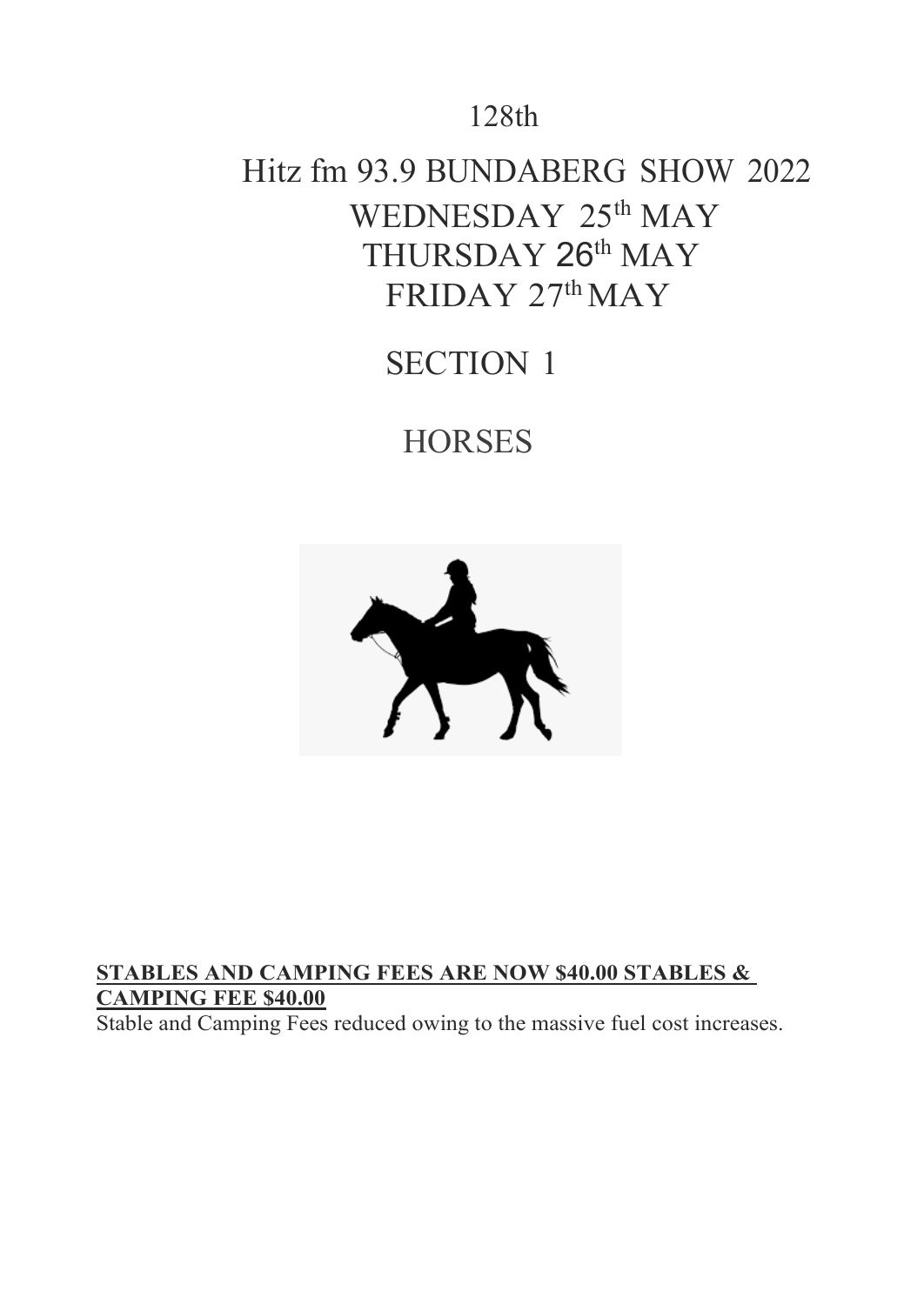#### PRIVACY STATEMENT

The Information provided by Exhibitors Is used by the Queensland Chamber of Agriculture Associations Inc. and the Bundaberg A.P. & I, Society Inc. to organize , process and conduct competitions at the Bundaberg AP & I Society Inc show. By entering such competitions, you consent to your personal Information being used for this purpose Including this Information being made available to sponsors, breed Associations, the media, the public, promotional purposes. archival purposes, published in publications or as It Is otherwise required by Law.

All exhibitors have the right to access and alter personal information concerning themselves in the terms of the Privacy Act. This can be done by contacting the QCAS CEO or by writing to QCAS

#### WORKPLACE HEALTH AND SAFETY

All Queensland Chamber of Agriculture Societies Inc. affiliated Association Showgrounds are designated workplaces within the meaning of the

Workplace Health and Safety Act 2011 and exhibitors/competitors are required to ensure that they and all persons under their direction or control, including their contractors or subcontractors, comply with all requirements of the Act. The Queensland Chamber of Agriculture Associations Inc hold each exhibitor responsible to discharge Its obligations to provide and maintain a safe place and system of work during occupation by the exhibitor/competitor of anyarea of the affiliated Agricultural Associations Showgrounds/Precinct.

Each exhibitor/competitor will assess the risk to themselves, staff, volunteers, family, other exhibitors, Agricultural Society staff, show visitors, children and anyperson foreseeably affected by the presentation of their exhibit.

Exhibits will only be held and handled by competent persons whose experience Is known to the Exhibitor/ competitor.

The exhibitors/competitors are advised that the use of Primus Stoves, any heating or lighting appliances of a likecharacter, or any naked light, lsstrictly prohibited in Pavilions/stables/barns.

Any exhibitors/competitors Intending to bring electrical equipment to the Showgrounds/Precinct will be required to ensure that such equipment Is fitted with a residual current protection and that all electrical lead s, tools and appliances have been Inspected by a licensed electrical contractor and are currently tagged. The use of double adaptors is prohibited, and all power boards must also be tested and tagged.

All exhibitors/competitors will comply with the requirements of the ACT end Its Regulations and Standards In every respect. This Is essential for the safety of all exhibitors/competitors and the general public. The ACT Imposes very severe penalties in the event of noncompliance with its provisions. Any exhibitors/competitors who do not comply will not be allowed to exhibit at "Queensland Chamber of Agriculture Association. affiliated Shows".

#### **BUNDABERG SHOW** GATE ENTRY FEES:

| AJA I DENINI TEDO.                            |  |
|-----------------------------------------------|--|
| ADULT:--------------------------------\$20.00 |  |
| STUDEN:T $6 - 17$ yrs:------------\$10.00     |  |
| CONCESSION:-----------------------\$10.00     |  |
| <b>OVER 75 YEARS :------------------FREE</b>  |  |
| <b>UNDER 6 YEARS:-----------------FREE</b>    |  |

#### **PRE-PURCHASE TICKET ONLY**

FAMILY ONE DAY PASS \$50.00 (Available until Tuesday 24th May 2022) (Includes 2 Adult & 2 Children 15 yrs & under)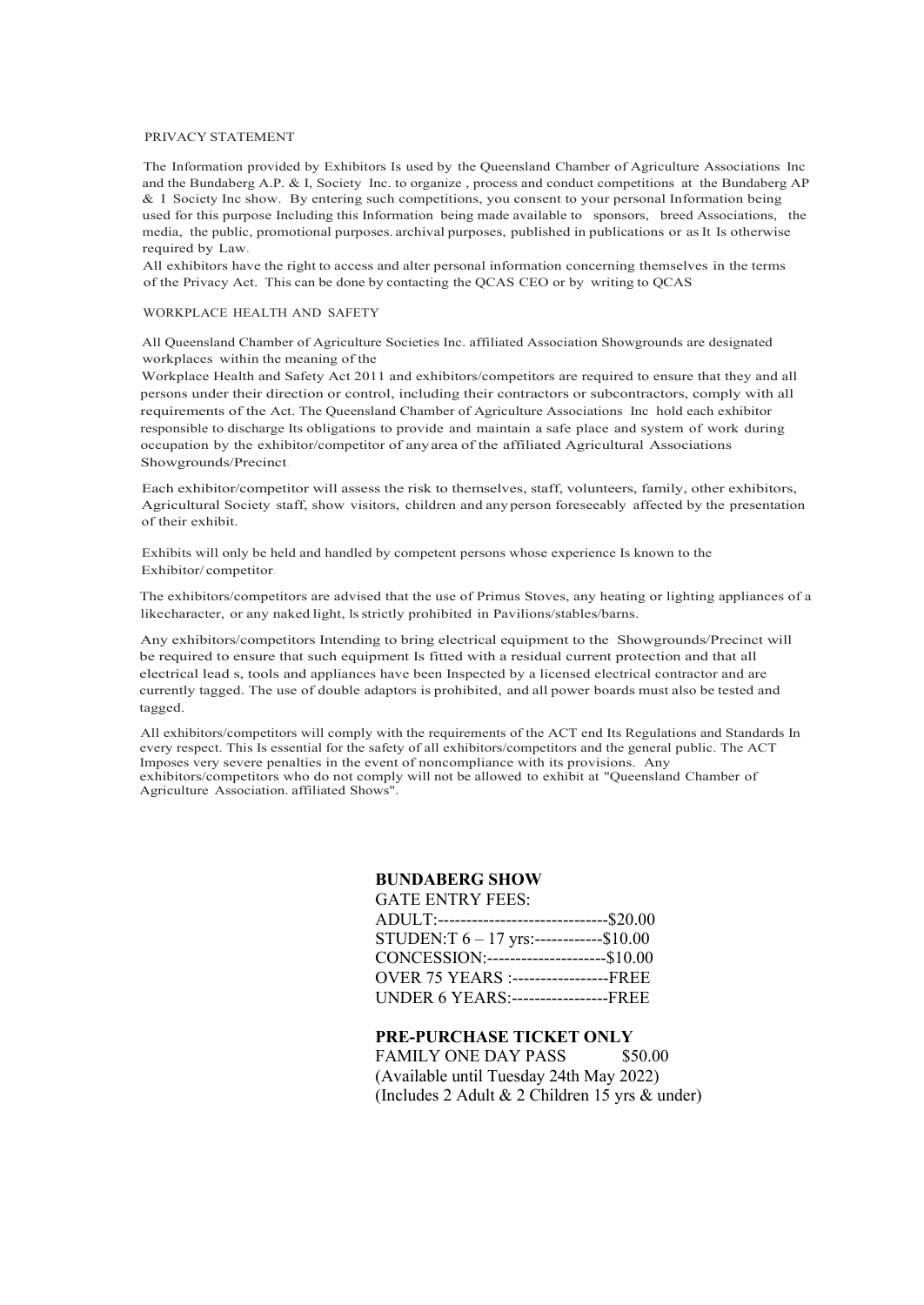#### **BIOSECURITY INFORMATION**

Horse exhibitors must present a Horse Health Declaration, Waybill and/or Queensland Travel Permit when moving onto any QCAS affiliated agricultural society showgrounds.

It is compulsory to complete a Horse Health Declaration for ALL horses entering any QCAS affiliated agricultural society showgrounds.

All QCAS affiliated agricultural societies have developed a comprehensive Agricultural Show Biosecurity Plan and all event organisers, competitors and spectators have a joint responsibility to ensure the successful implementation of a biosecurity plan.

PLEASE NOTE: A Horse Health Declaration is printed in this Schedule for completion and signature by the exhibitor.

Horse Health Declarations, the current QCAS Hendra Virus Biosecurity Policy Statement and Fact Sheet are available at **www.queenslandshows.com.au**

Please ensure that you complete the Horse Health Declaration and return same to our office either at the time of forwarding your application for stables/camping or when obtaining your first event tickets. Please note that we will retain copies of submitted Declarations on file. Please also note that you may not compete until you have lodged a completed and signed Horse Health Declaration with our Show Society. We will be taking steps to ensure that your Declaration has been lodged prior to competing.

Animals demonstrating signs of illness MUST NOT enter our grounds. Should anyone observe an animal showing signs of illness, you should immediately contact our office.

Should it be necessary to instigate a lockdown of our grounds, any person refusing to stay is required to lodge their details with our office prior to leaving, to enable contact to be made with that person should it become essential. Please note our Society will not be responsible for any costs to any person remaining during the lockdown period

To minimize the possibility of spread of any disease during our show, we request competitors to follow the procedures below:

- 1. Minimize your contact and your horses' contact with other people's horses.
- 2. Monitor and restrict public access to your animals where practical. Encourage any public having contact with your animals to wash their hands.
- 3. Carry your own personal protective equipment such as disposable gloves, overalls, boots, boot covers, safety glasses, face masks etc. \*\*\*\*\*\*\*\*\*\*\*\*\*\*\*\*\*\*\*\*\*\*\*\*\*\*\*\*\*\*\*\*\*\*\*\*\*\*\*\*\*\*\*\*\*\*\*\*\*\*\*\*\*\*\*

BUNDABERG SHOW SPONSORS:



Qld Govt ... Local Government Funding Grant 2022.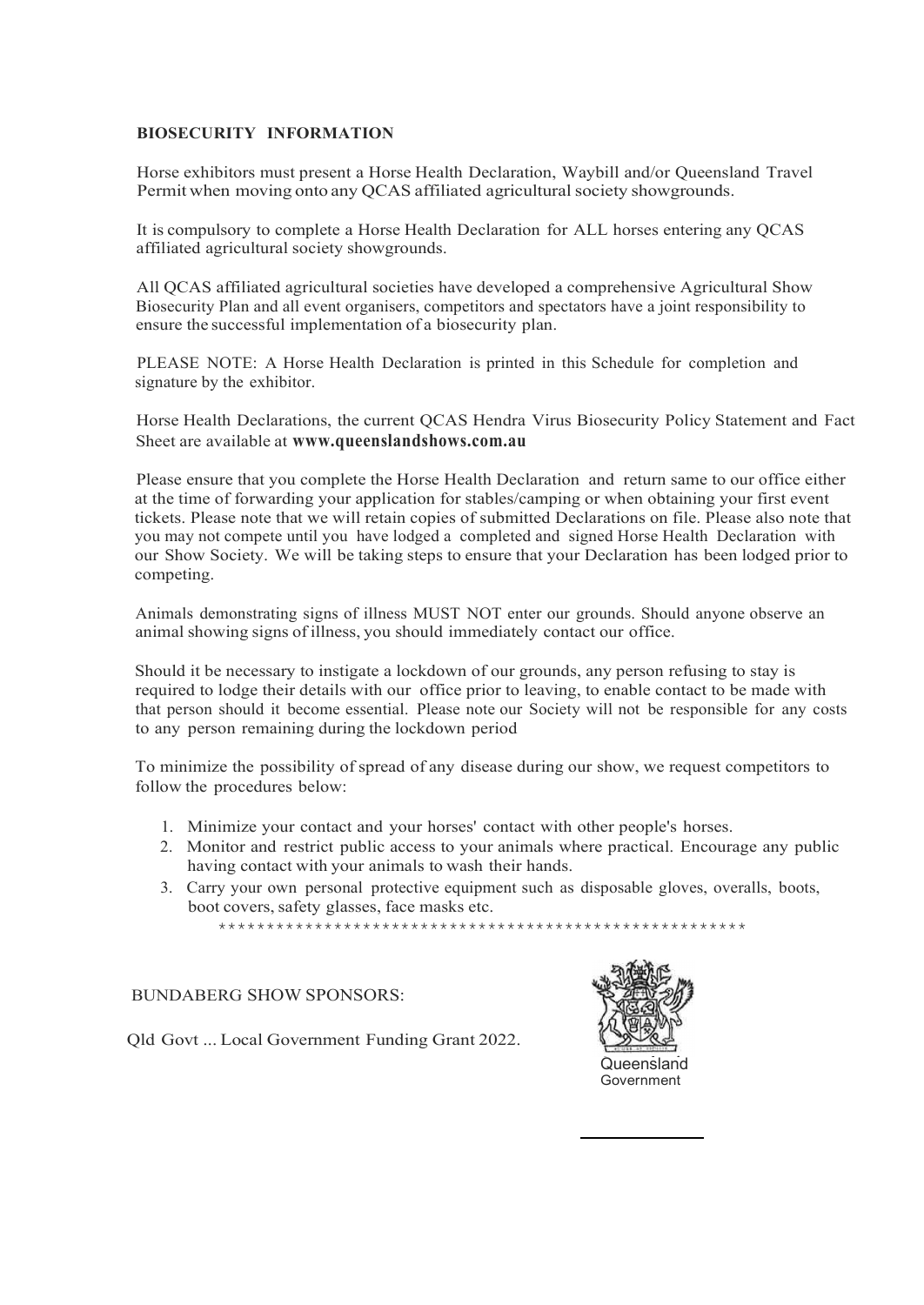#### **COMPETITOR INFORMATION.**

#### PRIZE MONEY TO BE COLLECTED BEFORE 2PM SAT,28.5.22. PRIZE MONEY NOT COLLECTED WILL BE FORFIETED & RETIJRNED TO SOCIETY'S FUNDS.

HORSE SCHEDULE - GENERAL REGULATIONS FOR COMPETING IN OUR SHOW IMPORTANT RULING - ALL winners of Supreme Champion and Champion awards must take part in our Grand Parade. All other competitors are requested also to take part in the Grand Parade to make it a success. Prize money for Supreme Champions & Champions will not be paid at the time of winning those awards but will be paid to those winners while they take part in the Grand Parade.

It is not acceptable for a horse to be paraded in the Grand Parade wearing a Supreme Champion/ Champion ribbon if that horse is not the winner of that award. Should the actual winner of a Supreme Champion/Champion award not take part in the Grand Parade, the prizemoney for that award will be forfeited and will not be paid.

The attention of exhibitors is drawn to the fact that entries are accepted subject to the Rules, By-laws and General and Special Regulations of QCAS and the Society relevant to this schedule in addition to any special regulations which appear in this schedule.

#### **UPDATED REGULATIONS FOR HORSE SCHEDULE 2022**

**COMPETITORS PLEASE NOTE**: In addition to the following specified regulations, the current Special Horse Regulations for the conduct of events by QCAS affiliated Agricultural Shows apply if not covered in the following regulations.

**ENTRIES**-All entries are by ticket system. Tickets will be available from the Secretary's office on Tuesday 24th May

2022 between lpm and 3pm and from 7am each day of the show. Tickets must be handed to the ring steward before judging of the relevant event commences and MUST BE COMPLETED ON BACK OF THE TICKET with the name of horse. name of owner and name of rider.

#### 1**. PRIZEMONEV AND GST-ALL PRIZE MONEY MUST BE COLLECTED BY 2PM**

**SATURDAY ,28th MAY 2022**. Bundaberg Show Society advises that prizemoney not collected will be returned to the Society's funds. All prizemoney and entry fees include GST which is payable by all competitors whether registered or not for GST purposes.

2**. AGE OF HORSE**-Ages of all horses will date from 1st August. Each horse foaled before 1st August in any year will be deemed to be

one year old on 1st August of that year.

3**. BREED CLASSES**- In Breed Classes, registration papers (where applicable) must be available at the Show as proof of registration and carried on the person when actually competing and presenting the horse. (Photocopies, preferably colored, are acceptable).

4. **STALLIONS AND COLTS** -All stallions and coils, irrespective of age, must. be shown in led classes in halter equipped with a chain or bit and must be in the charge of a competent handler 18 years and over and under control. The Judge/Ring Steward in Charge shall have the right to disqualify any exhibit if in that Judge/Ring Steward's opinion such exhibit is not able to sufficiently be controlled in a safe manner for judging to continue. That exhibit shall forthwith be removed from the judging ring. Stallions and colts will be allowed to compete in special classes, show jumping events or in events specifically nominated by the Society. Stallions may not compete in hack classes. Male horses under 4 years are defined as colts and may only compete in classes specified for colts.

5. **BROOD MARES, MARES AND FILLIES**. A broodmare is a mare that is visibly in foal or has n foal at Ibo! and is regis1ered with a recogni1.ed breed society. Female horses under 4 years arc defined as fillies and may only compete in classes specified for fillies.

6**. ANY OTHER BREED**. Horses/Ponies that have competed in a registered breed class may start in this class for ANY OTHER BREED if registered with another breed society. Rule 4 above also applies in this case.

7. **MINIATURES**. Miniature horses/miniature ponies may only be shown in one section NOT in both sections.

8. **MAIDEN AND NOVIC**E. A. MAIDEN must not have won in competition at an affiliated agricultural show. After winning a MAIDEN class this horse will be recognized as a NOVICE. A Novice will remain a novice until winning an open championship at an affiliated agricultural Show.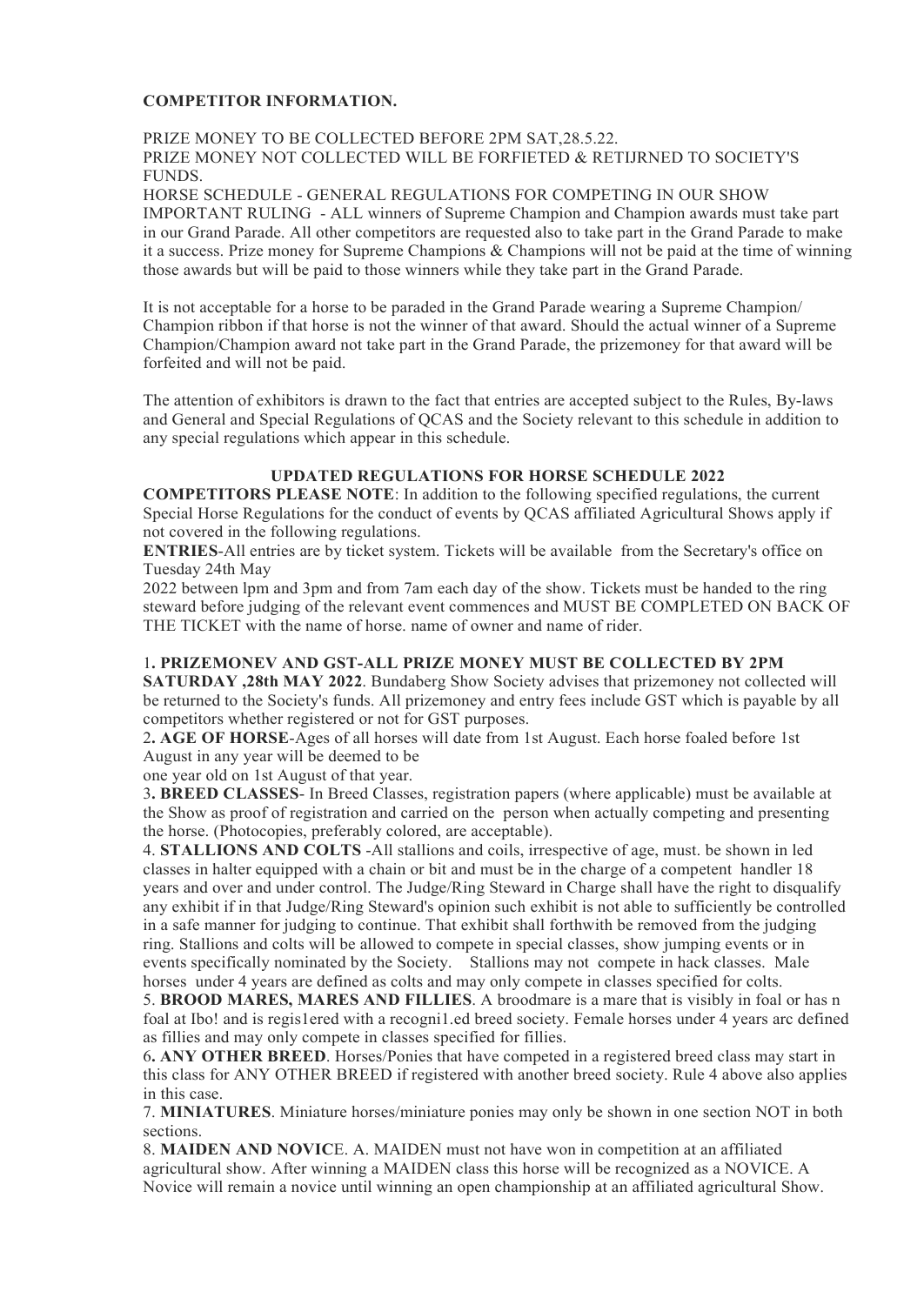9**. COMPETITORS**. ONLY in charge of horses may enter the horse arena.

Parents/Guardians/Strappers or other Public are not permitted in the Horse arena during judging days other than in any lead line classes in accordance with Regulation 10.2.

10**. LEAD LINE CLASSES**. Only I handler may be involved in the leading of the

pony/Galloway/horse. No other involved person may enter the horse arena.

11. **PONIES**. Ponies shall not exceed 14 hands. **GALLOWAYS** shall be over 14 hands and not exceed 15 hands. Galloway hacks will be eligible to compete in Galloway hack classes only and not in hack classes unless otherwise stated.

12. **HACKS**. Hacks shall be over 15 hands. Hacks may only compete in classes for which they are eligible.

13. **HUNTER HACKS/PONIES/GALLOWAYS**. Horses may be entered in Hack classes OR Hunter hack classes **BUT NOT IN BOTH**.

a. Stallions excluded in all classes.

b. Show Hunters are horses/ponies with sufficient bone and more substance than the modem fine hack/pony hut must still maintain quality.

c. They are expected to move freely and evenly at all paces with exceptional manners.

d. They may at any time be expected to gallop for the judge.

e. They are no expected to jump.

f. The turnout for Show Hunters is more subdued that that of usual saddle classes.

g. Bridles are to have plain browbands and no coloured ribbons are to be worn in hair.

#### 14**. DRESS REQUIREMENTS AND EQUIPMENT**.

a. All riders and attendants must be neatly and appropriately attired whilst in the main arena and/or judging ring. The Chief Steward has the right to exclude anyone from competing whose attire is inappropriate.

b. Short boots are to be worn by adults and juveniles riding in pony hack and hunter hack classes 12.2hands and under 14 hands.

c. Shorts, singlets, thongs, joggers and similar attire are not permitted when participating in competition or in main arena during competition days.

d. Long boots may be worn in Galloway hack and hack classes.

e. Any rider competing in events at an affiliated agricultural show must wear protective headgear to the current Australian Standard (unless otherwise stated in the schedule for the class.) The retaining harness must be secured and fastened at all times. Riders without approved headgear will be ineligible to compete until rectified, if request is ignored instant elimination from all events will occur.

f. Recommended wear for info1mal classes: safety skull cap ( to the current Australian, European or American standard). Shirt and tie coat jodhpurs elastic sided boots, riding cane, gloves, tweed coat.

g. A snaffle bit must be used on a maiden horse ridden in maiden back and hunter hack classes. h. A snaffle bit must be used on newcomer horses ridden in newcomer hack and hunter classes.

15**. DISTRICT**. The word District when applied to events in the Horse Section will be restricted to horses and owners and riders of those horses who all reside within the boundaries of Bundaberg Regional Council and have resided within those boundaries for at least six (6) months prior to the first day of the 2022 Bundaberg show.

16**. LEASE** - With respect to horses held on lease, the lessee shall be deemed to be the owner if the lessee has been in possession of the lease for a period of at least six (6) months prior to the first day of the 2022 Bundaberg Show. Proof of lease ownership is to be available on request.

#### 17**. JUDGING**

a.The Chief Steward shall have power to turn out any horse and rider from the ring in any class should they deem It is not entered correctly or they may give permission for them to enter the correct class. An exhibitor or competitor who competes in an event in which a person or animal Is not eligible and has been Incorrectly nominated, will be liable for a fine and disqualification at the discretion of the Disputes Committee. The owner of such animal will be considered equally liable with the rider/handler of the animal.

b. An exhibitor shall not compete in a section if the exhibitor is a member of the judge's immediate family.

c. No exhibitors shall deface or alter registration papers or performance cards for any exhibit.

d. A judge or steward must not knowingly permit an ineligible exhibit or exhibitor to compete.

e. No person including exhibitors or members of the exhibitor's immediate family or employed by the exhibitors shall approach a judge with regard to a decision made by the judge unless they first obtain permission from the committee person in charge or steward of the section.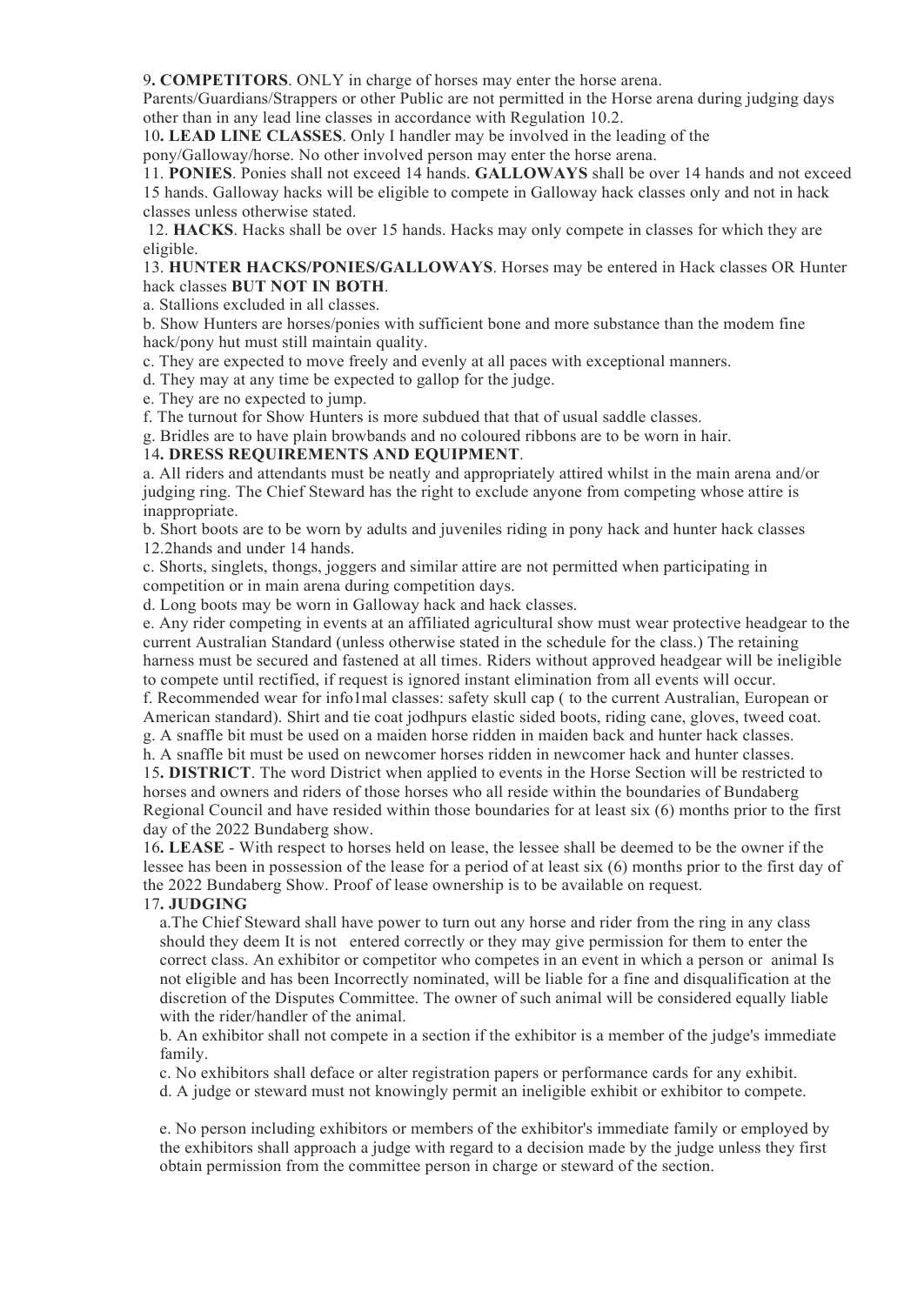f. An exhibitor shall not compete nor show any animal in a. section if the animal has been owned or leased by the judge or a member of the judge's immediate family within six (6) months prior to the show or if the judge is the exhibitor's employer or business partner.

g. An exhibitor shall not compete if the exhibitor or any animal being shown by the exhibitor has been given tuition by the judge or the judge's business partner within three (3) moths prior to or during the holding of the Show.

h. An exhibitor is ineligible to compete if the exhibitor has employed or has been employed by or has been a business partner of the judge of the section within three (3) months prior to or during the holding of the show.

i. A judge shall not visit the livestock-housing complex of the Agricultural Society nor the owners nor inspect or discuss any animal entered in the show prior to or during the judging of the relevant section.

18. **CHAMPIONSHIP** -All first prize winners are eligible to compete for championships without special entry fee. For Championships all first prize winners are to compete. For Reserve Championships, all first prize winners except the winner of the relevant Championship award, together with the second prize winner from the class which was won by the Champion are co compete. For Supreme Championships, all Championship winners from the nominated sections are to compete.

#### 19. **AGE OF COMPETITORS**

a. A person who has not attained the age of six  $(6)$  years must not ride a horse at a show unaccompanied by an adult unless otherwise stipulated for a particular class.

b. A person who has not attained the age of eighteen ( 18) years must not ride or handle a stallion at a show.

c. The age of a person is determined as at the first day of any affiliated show.

d. A person who has attained the age of twelve ( 12) years may ride in the Open Hack Ring.

e. Proof of age must be presented when requested by the steward and ls to be carried on the person whilst competing or exhibiting unless such proof has been presented to the show administration prior to acceptance of entries or judging of that section

20. **SHOWJUMPING - RIDERS AND CARDS** - Riders in showjumping events cannot be changed after the start of an event. EA show jumping cards are to be presented on request and must be shown before prizemoney vouchers will be paid out. Prizemoney for any event may be reduced should there not be more competitors than the number of places in that event.

21**. PONY CLUB EVENIS** --; Al1 pony club events will be run under PCAQ Rules. Zone 7 competitors need only produce the normal event tickets to compete but must produce membership receipt if required should there be any doubt about their current membership status. All competitors from outside Zone 7 must produce receipt

22. **COMPETENCE OF COMPETITORS** - Exhibits must only be held, handled or ridden by competent persons whose experience is known to the exhibitor/competitor. Risks identified by exhibitors/competitors must be eliminated or controlled by the exhibitors/competitors and particular attention must be paid to ensuring public safety and safety of other exhibitors

/competitors. It is the responsibility of each exhibitor to ensure that the leaders/riders of their horses in judging rings, grand parades and exercise areas are capable of exercising control over the animals in their care. The exhibitors/competitors are required to ensure that they and all persons under their direction or control comply with all requirements of the current Workplace Health and Safety Act and the Bundaberg Show Society holds each exhibitor responsible to discharge its obligations to provide and maintain a safe place and system of work during occupation by the exhibitor/competitor of any area of the showgrounds. The Ringmaster or Steward may at any time require a person who does not appear to be able to ride or handle any horse to dismount and leave the ring.

23. **LEADING OF COMPETITORS** - No competing horses/ponies are to be led up to the start or through the course in any showjumping events or sporting classes.

24**. RING DELAY**· Once judging of a class has commenced, the steward has the right to refuse entry to tJ1e class for competitors who are late. The Society accepts no responsibility if judging times conflict with one or more classes or events in which an exhibitor may be entered. Where conflict may occur, it is the responsibility of the exhibitor to notify a withdrawal from either event No ring shall be required to wait for a competitor or exhibitor who may be competing in another ring.

25. **PROTEST** Any protest must be lodged in writing together with the Protest Fee of \$50.00 cash with the Secretary within 30 minutes of the events in question. The protest must include the full name and contact details of the person protesting. The Disputes Committee's decision shall be final and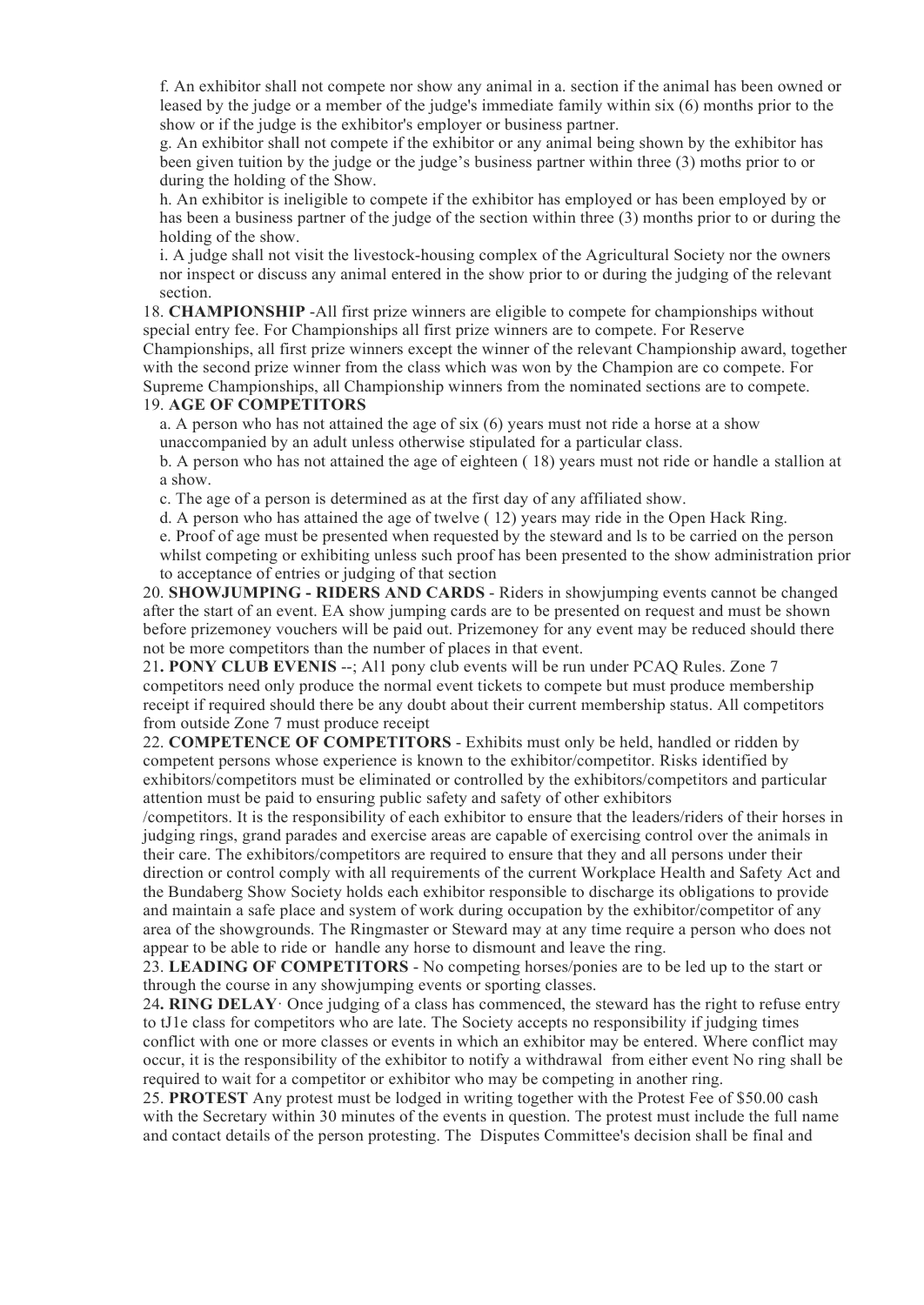binding on all parties. No person shall have any claim against the Society or against any Committee member, member, employee, volunteer or agent of the Society in respect of any act, matter or thing done in good faith during or in connection with a protest.

26. **ACCEPTANCE OF ENTRIES**- All entries are accepted subject to the Rules of the Queensland Chamber of Agricultural Societies and to the Constitution and Rules of Bundaberg Show Society, in addition to any special regulations which appear in this Schedule.

27. **JUDGE SUBSTITUTION**. -The Committee has the right to substitute a judge.

28. **EVENT CHANGE** -The Committee reserves the right to cancel or alter an event or award at their discretion.

29. **RECOGNITION OF PENALTIES** -Bundaberg Show Society may recognize and act upon any penalty imposed by any other similar society, organization or body in Australia or any person or exhibit.

30. **JUDGE'S DECISION** .-The judge's decision is final, and no discussion or correspondence will be entered into it. The judge may withhold a prize or award if, in their opinion, an entry is not of sufficient quality to warrant an award. No exhibitor or member of the exhibitor's family or employed by the exhibitor or any other person on behalf of the exhibitor shall approach a judge with regard to a decision made by the judge unless they first obtain permission from the steward or person in charge of the Section.

31. **DIRECTIONS OF STEWARDS** • Whilst in the main arena of any affiliated show's event, exhibitors and competitors will be under the direction of the Chief Steward and the stewards in charge of the respective judging rings.

32**. IMPROPER BEHAVIOUR**- No person (including competitors) shall do or permit or suffer any act or thing to be done during the progress of any event or prior or subsequent thereto in connection therewith, which the stewards or committee shall be deem to be fraudulent corrupt, improper or likely to cause other persons to be penalized. Any person causing a nuisance by loud comments on the decision of the judge or of otherwise unseemly behavior will, after being cautioned, be expelled from the showgrounds and in the case of exhibitors be liable for disqualification. Any competitor who receives any physical or electronic communication aid during the judging of an event will have all nominations cancelled. The persons concerned may be asked to leave the showgrounds.

33. **BREAKING OF RULES**-Any person/persons breaking any of the Rules, By-laws or Regulations of the Bundaberg Show Society will be liable for a fine or disqualification from any further competition, as decided by the Disputes Committee.

#### 34**. MEASUREMENT OF HORSES** -

a. Horses, Galloways and ponies entered in any class (or which a prescribed height is a condition, must be measured by the official measurer who will issue a Certificate of Height. The Certificate of Height must be available on request and carried on the person or crescent number attached to the horse, when actually competing or presenting the horse.

b. When measuring a horse, Galloway or pony an allowance of up to 9.5mm (318inch) is to be made for shoes. When an exhibitor disagrees with the official measurer's figure for an animal which has been measured with shoes on, the exhibitor may, should they so desire, have the animal measured without shoes.

c. Should a horse, Galloway or pony be found by the official measurer to be over or under height for the class in which it is entered, the chief steward has the right to transfer it to a corresponding ring.

35. **PASSES FOR COMPETITORS** - Each competitor must either be a member of the Bundaberg Show Society or pay once to enter the grounds. Passes for competitors entering for the remaining show days will be issued on application to the chief horse steward during the show period. They will be issued at his discretion and only if he considers the case warrants it. 36. **CAMPING** - Competitors are welcome to camp on the grounds on payment of a camping fee of \$40 per site (1 vehicle) for the show period Sunday 22nd May 2022 to Sunday 29th May 2022. Camping permits in the form of cards will be issued by the Secretary on receipt of the fees. All camping cards must be displayed in a prominent place (ie on dashboard of vehicle) throughout the whole show. Campers must follow the Instructions of the camping steward or risk being required to leave the grounds. No camping is allowed along the front of the stables.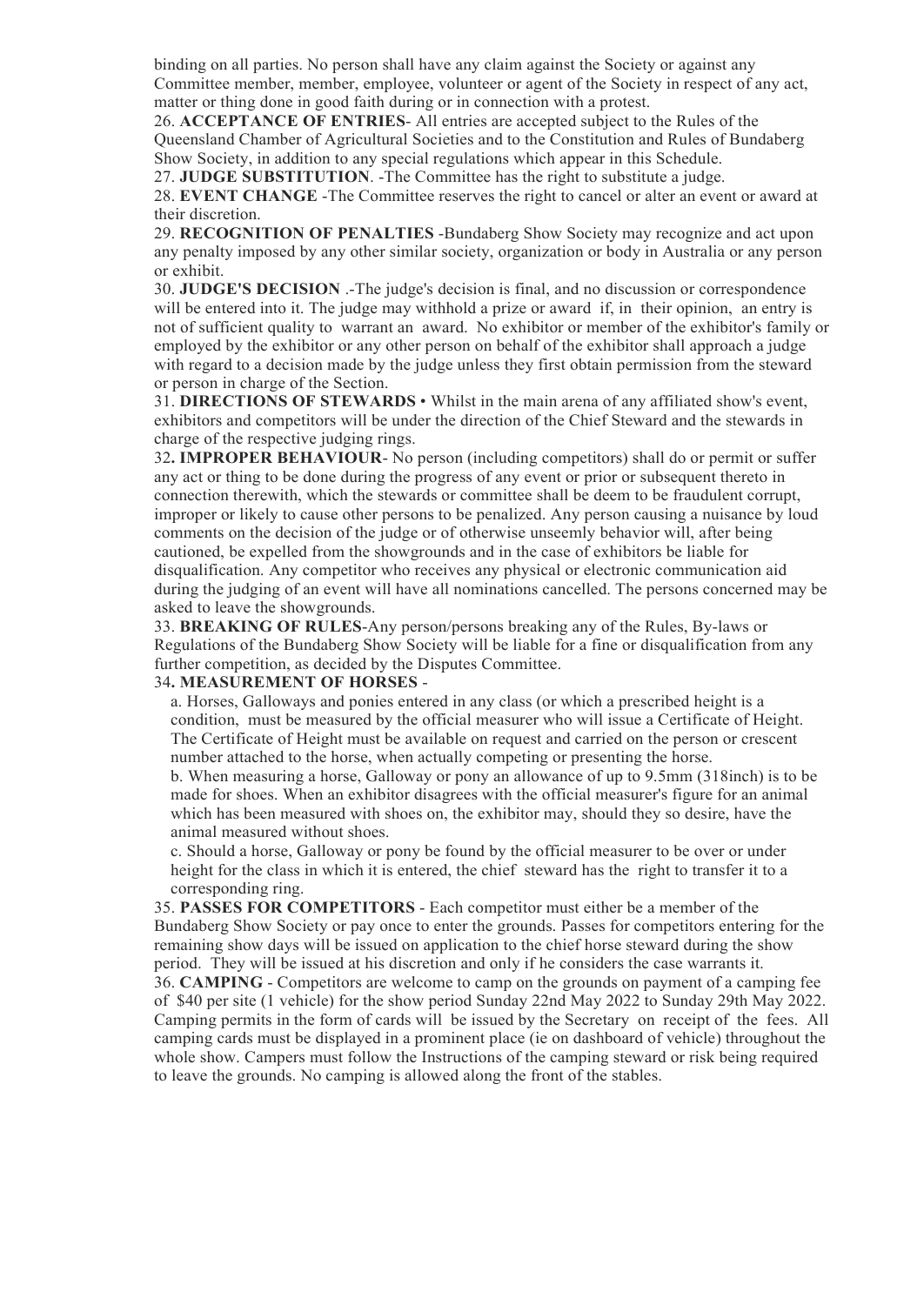37. **HORSE STALLS** - Competitors and Owners please note there is a limited number of stables available. Horses are stabled at the exhibitors' risk. Bundaberg Show Society accepts no responsibility for the wellbeing of animals occupying stables during the Bundaberg Show. **DEFINITELY NO TELEPHONE BOOKINGS WILL BE ACCEPTED AS NO STABLE WILL BE ALLOCATED UNTIL PAYMENT FOR SAME IS RECEIVED AND THE APPROPRIATE FORMS ARE FILLED OUT (SHOW JUMPERS PLEASE NOTE THIS).** The stable steward **Maree See** will have control of all stables and will allocate stables to exhibitors. All stables are \$40 each for the period of the show.

Stable fees are to be paid by Wednesday 18th May 2022 to allow allocation of stables lo be finalized prior 10 the show period. In the event of any person placing horses in stables without authority, the horses will be removed at once by order of Committee or Steward at the owner's risk and expense.

Exhibitors/owners not carrying out the instructions of the stable steward may, if so, decided by the Committee, be barred from competing and the animal removed from the grounds immediately. Visiting horses will be given preference over locals.

**CLEANING OF STABLES:** It is a Bundaberg Regional Council condition of our renting the stables/yards that competitors must clean their allotted stables of Manure/hay etc. when removing their horses and prior to leaving the grounds. THAT MEANS EVERY LEAF & SMALL PIECE OF MANURE, Please adhere to this rules or it may be necessary charge a stable cleaning fee at future shows. We point out that Bundaberg Regional Council charges the Society a fee for each stable that is not cleaned.

#### PLEASE ENSURE YOUR PARKING /CAMP AREA IS CLEANED PRIOR TO YOUR LEAVING THE GROUNGS.

**DOGS** - Dogs must be kept in a closed float, vehicle or on a short leash and must be suitably muzzled as to prevent them from being able to bite or injure any person or other animal while on the showgrounds. There are no exceptions. No dogs are allowed at any time in the main arenas. The society reserves the right to impound or have impounded any loose, stray or nuisance animal whilst on the showgrounds. Competitors are warned that the local Council Animal Control Officer may be periodically patrolling the grounds.

38. **FIRES ANO ELECTRICAL EQUIPMENT**- NO FIRES ARE ALLOWED ON THESE GROUNDS. Exhibitors/competitors are advised that the use of primus stoves, any heating or lighting appliance of a like character or any naked light is strictly prohibited in any building or area defined by the Queensland Fire and Rescue Service or any other area of the show grounds. Any exhibitor/competitor intending to bring electrical equipment onto the showgrounds will be required to ensure that such equipment is fitted with earth leakage circuit breakers/residual current protection and that all electrical leads tools and appliances have been inspected by a licensed electrical contractor and currently tagged. This is essential for the safety of all exhibitors and the general public AND is a requirement of the current Electrical Safety Regulations. The use of double adaptors is prohibited, and all power boards must also be tested and tagged.

39. **ELECTRIC FENCES** - No electric fences whether energized or not, are allowed in any area of the showgrounds including the camping, parking or stable areas and the main arena. There are no exceptions.

#### 40. **NO CRUELTY** -

a. The excessive use of whips or spurs by any rider in any event or on the grounds will not be countenanced. Any person continuing the practice after being warned may be debarred from competing further in any event. Cruelty to horses is forbidden.

b. Any competitor found guilty of committing a definite act of cruelty will be disqualified from taking part in all competitions at this Bundaberg show.

c. No spurs with spikes will be permitted.

d. The Chief Steward shall be the sole judge of what constitutes cruelty and includes without limitation:

d.a. to whip or beat a horse excessively.

d.b. to subject a horse to any kind of electric shock.

d.c. to use spurs or jab the horse in the mouth with the bit excessively or persistently.

d.d. to rap a horse.

d.e. to remount, or attempt to remount, an exhausted, lame, injured horse

d.f. to hypo sensitive any part of a horse

d.g. to leave a horse without adequate feed, drink or exercise.

d.h. excessive exercise.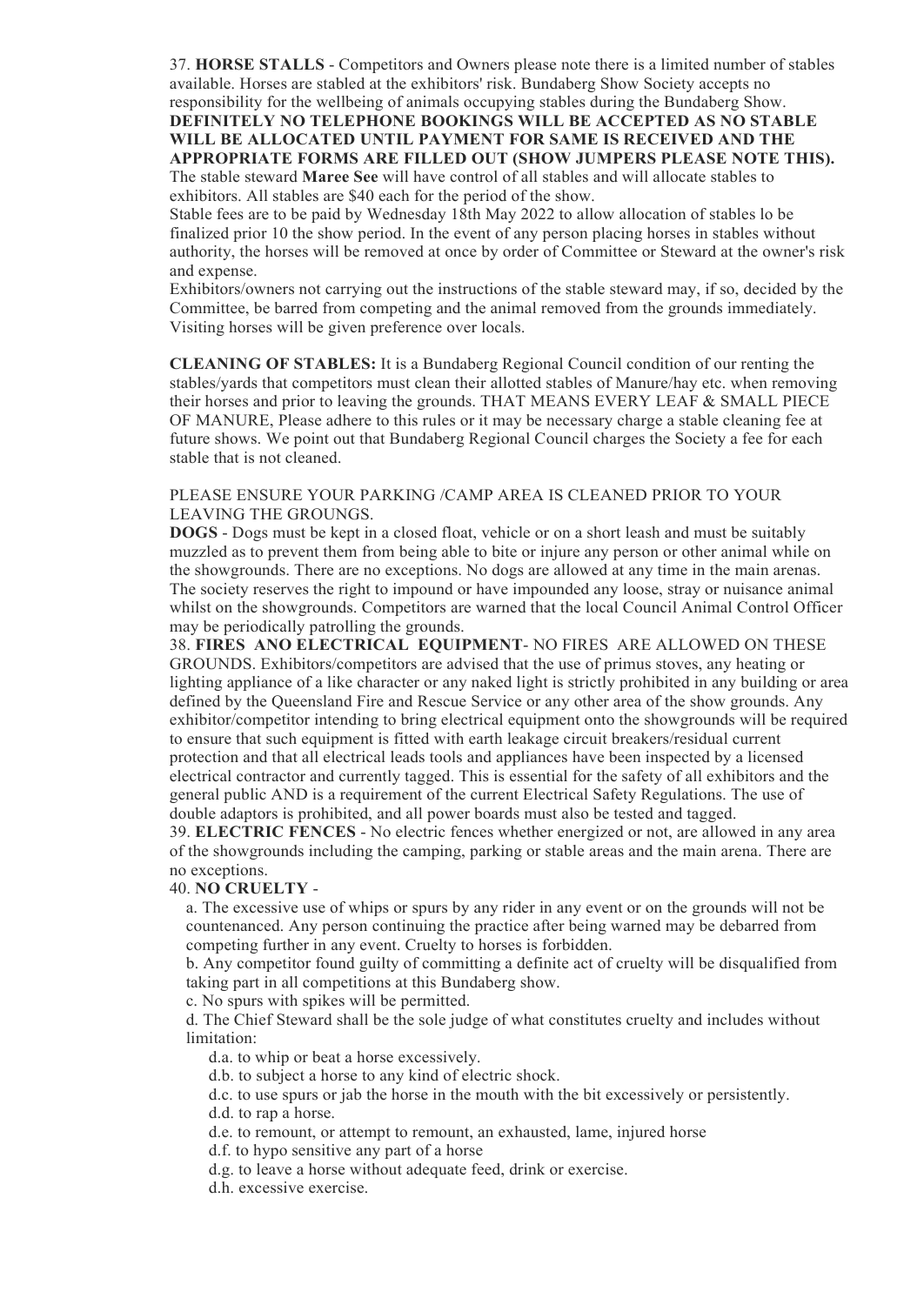41. **DRUGS** - A person must not administer a prohibited substance or cause one to be administered to a horse. "Prohibited Substance" means any substance originating externally to an animal and whether or not endogenous to the animal, capable of affecting the performance of the animal by its action upon the animal. Anyone violating this rule will he dealt with by the Committee and risks disqualification. An exhibit to which a prohibited substance has been administered must be removed from the competition ring upon demand of the Ringmaster or steward. The Show Committee, in its discretion at any time, may cause an examination to be made of an exhibit by a Veterinary Surgeon who, in the course of such examination, may take such samples (including but without limitation to urine, blood saliva and feces) from such exhibit as he considers necessary or advisable and have such samples tested by such methods and procedures as he considers appropriate and examine the exhibit for de sensitized

limbs. Any examinations/testing are at the expense of the exhibitor/owner of an exhibit in question. The Show Society and any steward or agent of the society shall not be liable to an exhibitor for the death of or for injury, damage or infection which may be sustained by his exhibit occasioned by or arising out of any act or omission of any steward or agent of the Society during the course of the testing of the exhibit whether due to the negligence of any such steward, agent or otherwise. Please refer to **Regulation 13 of the Special Horse Regulations of QCAS which also apply**.

42. **DISCLAIMER** -The Bundaberg Show Society will not be responsible for any error which may appear in this schedule or for any entry being in the incorrect class, nor will it be responsible or accountable for anything that may happen from any cause or circumstance whatsoever, to visitors or exhibitors, or to any animal, plant or article exhibited by them or to property brought to the showgrounds.

43. Off the Track Classes- All classes must follow the Off the Track guidelines & rules for this specific class.

**THANKS** - Bundaberg Show Society wishes to sincerely thank those individuals and organizations that have donated to this Section and those who have contributed to the preparation of this Schedule.

Sponsors: Burns Family Reddan Family Dale Steele Bundy Bales Maree See Rochdale Accounting and Advisory Williams Family

## **STABLES AND CAMPING FEES ARE NOW \$40.00 STABLES & CAMPING FEE \$40.00**

Stable and Camping Fees reduced owing to the massive fuel cost increases.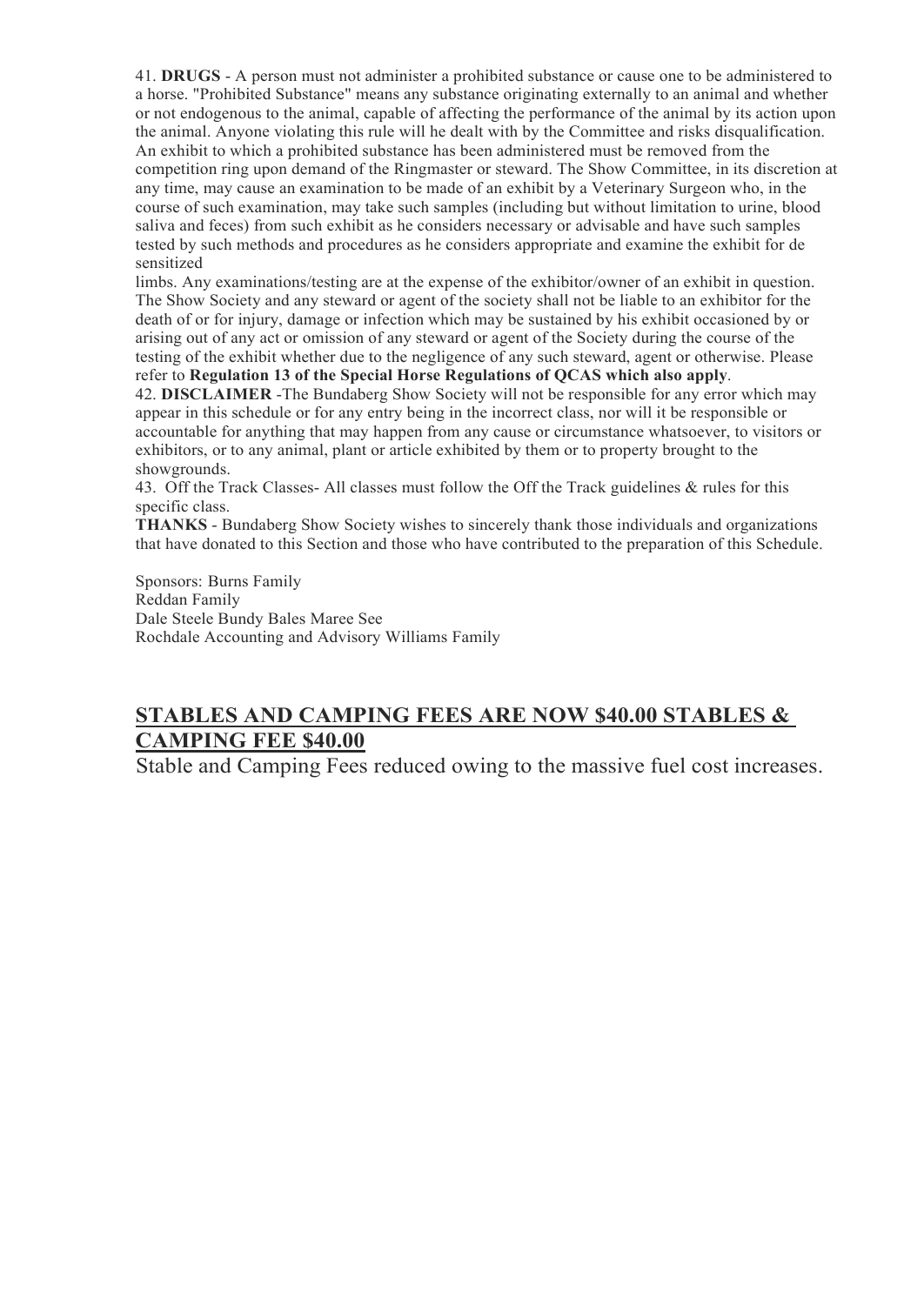### **RING 1 WEDNESDAY 8.30AM START**

Chief Steward:

ALL HORSES ENTERED IN LED CLASSES MUST BE REGISTERED WITH THEIR RESPECTIVE BREED SOCIETY. WHERE REQUIRED OWNERS MUST BE FINANCIAL MEMBERS. PAPERS/COPIES TO BE PRODUCED ON REQUEST. **LED IN CLASSES Prize Money: - 1st \$25.00 2nd \$15.00 3rd\$ 10.00 Entry Fee \$4.00 per entry** Competitors please note: The change to ages of stallions/colts & mares/fillies. COLT under 4 year (a).STALLION 4 years and over, ( b). Colt under 4 years,

CHAMPION Stallion/Colt & Reserve (c)FILLY under 4 years, (d)MARE 4 years and over. CHAMPION Mare/Filly &Reserve (e)GELDING

- 1. WARMBLOODS
- 2. THOROUGHBREDS
- 3. OFF THE TRACK THOROUGHBREDS
- 4. AUSTRALIAN STOCK HORSES
- 5. ANSA
- 6. ANDALUSIANS-PUREBREEDS
- 7. ANDALUSIANS-PARTBRED
- 8. CLYDESDALES
- 9. QUARTERHORSES I 0. APPALOOSAS
- 10. PALIMINOS
- 11. ARABS (PUREBRED)
- 12. ARABS (DERIVATIVE)
- 13. PAINT HORSES

14. LED SHOW HUNTER GALLOWAYS.

Mare & Gelding classes only. Champion & Reserve Champion Mare or Gelding. (Eligible Supreme Led Show Hunter of Show)

15A. LED SHOW HUNTER HACKS.

Mare & Gelding classes only. Champion & Reserve Champion Mare or Gelding. (Eligible Supreme Led Show Hunter of Show)

16. ANY OTHER REGISTERED BREED OVER 14 HANDS)

#### **SUPREME LED EXIBIT OF THE SHOW (STALLION & MARES**)-\$150 +SASH SUPREME LED

(Garland Donated by the Williams Family)

#### **SUPREME LED GELDING OF THE SHOW** - \$100+ SASH

(Garland Donated by the Williams Family)

**SUPREME LED SHOW HUNTER EXHIBIT OF THE SHOW**- \$50 + SASH

**GENERAL RIDDEN CLASSES** Prize Money: 1st \$25, 2<sup>nd</sup> \$15, 3rd \$10.

Entry Fee: \$4.00 per entry.

#### **Classes 16a,b & c, are for all Breeds who do not have separate Ridden Breed Class as specified in Schedule.**

- 16a. Ridden Stallion (Open to all Breeds.)
- 16b. Ridden Mare (Open to all Breeds.)
- 16c. Ridden Gelding (Open to all Breeds.)
- 17. Ridden Working ASH- Registered 14hh & over. Stallions, Mares & Geldings.
- 17a. Stock Horse Hack for Mares.
- 17b. Stock Horse Hack for Geldings.

#### **Champion Ridden ASH & Reserve.**

- 18a. Ridden ANSA Stallion, 14hh & over.<br>18b. Ridden ANSA Mare. 14hh & over.
- Ridden ANSA Mare, 14hh & over.
- 18c. Ridden ANSA Gelding, 14hh & over.

**Champion Ridden ANSA & Reserve**.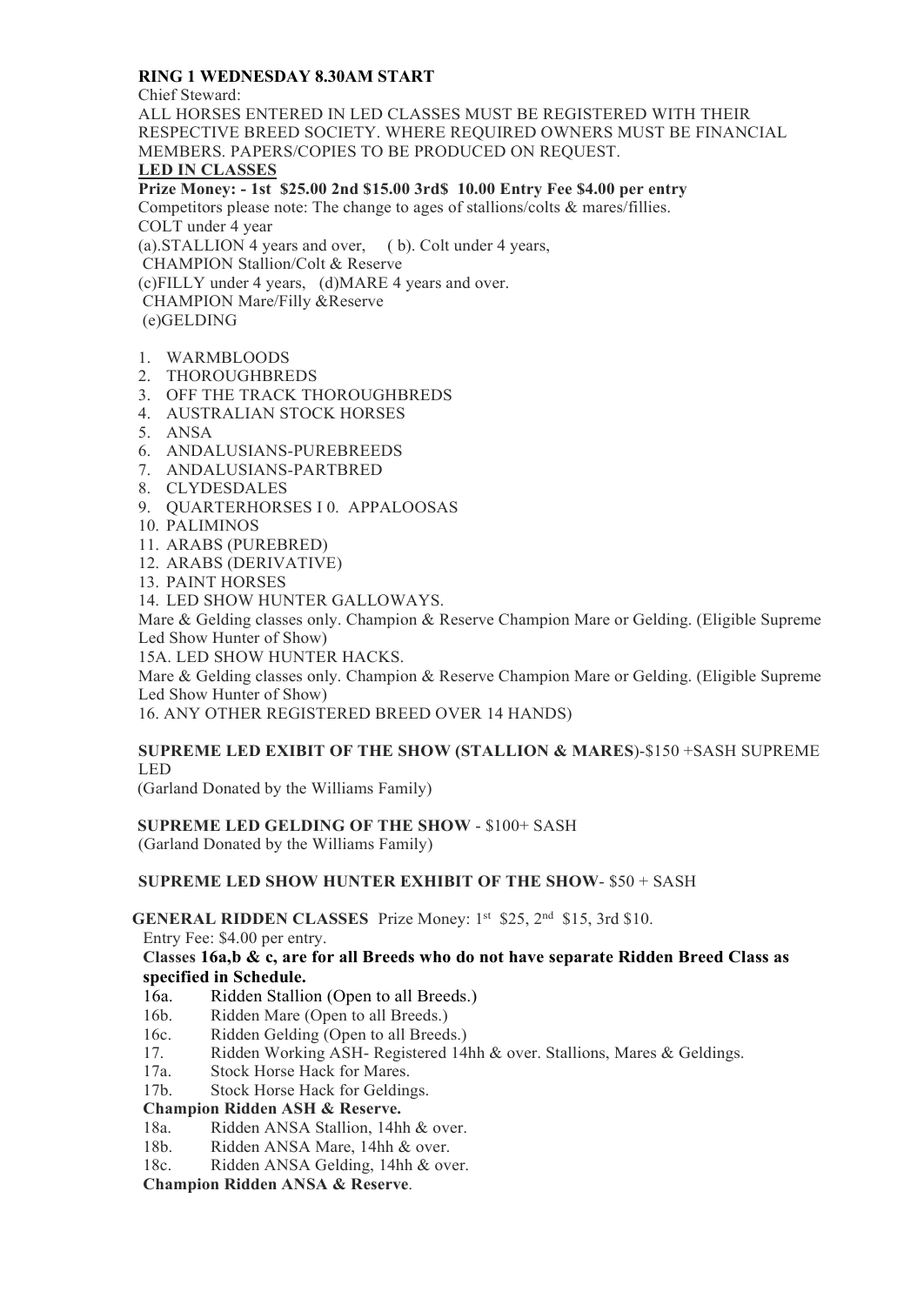COMPETET0RS-PLEASE NOTE: - HORSES COMPETING IN HACK CLASSES WILL NOT BE ELIGIBLE TO COMPETE IN HUNTER HACK CLASSES.

#### **ALL RIDDEN HACK/SHOWHUNTER CLASSES**

**PRIZE MONEY: 1st \$25, 2nd \$15, 3rd \$10. Entry fee: \$4.00 per entry per class.**

For definition of District classes refer to regulation 14

- 20. District Hack Galloway MAIDEN over 14hh n/e I 5hh
- 21. District Hack Galloway NOVICE over 14hh n/e I 4.2hh
- 22. District Hack Galloway NOVICE over I 4.2hh n/e I Shh
- 23. District Hack Galloway OPEN over I 4hh n/e I 4.2hh
- 24. District Hack Galloway OPEN over 14.2hh n/e 15hh
- 25. District Hack Galloway CHILDREN'S (rider 6yrs & under I 7yrs) over 14h & n/e I Sh Champion District Galloway Hack & Reserve Champion
- 26. District Hack MAIDEN over 15hh
- 27. District Hack NOVICE over 15hh & n/e 15.2hh
- 28. District Hack NOVICE over 15.2hh & n/e 16hh
- 29. District Hack NOVICE over 16hh
- 30. District Hack OPEN over 15hh n/e 15.2hh
- 31. District Hack OPEN over 15.2hh n/e 16hh
- 32. District Hack OPEN over 16hh
- 33. District Hack CHILDREN'S (rider 6yrs & under 17yrs) **CHAMPION DISTRICT HACK** RESERVE CHAMPION DISTRICT HACK

#### **SUPREME CHAMPION DISTRICT HACK, GALLOWAY, PONY** - **\$50.00**

#### **DISTRICT SHOW HUNTER GALLOWAYS** & **HACKS.**

- 34. District Show Hunter Galloway over 14hh & n/e 14.2hh.
- 35. District Show Hunter Galloway over 14.2hh & n/e I Shh.

#### **CHAMPION DISTRICT SHOW HUNTER GALLOWAY HACK** & **RESERVE CHAMPION.**

- 35. District Show Hunter Hack over 15hh & n/e 15.2hh.
- 36. District Show Hunter Hack over 15.2 hh & n/e I 6hh.
- 37. District Show Hunter Hack over 16hh.

**CHAMPION SHOW HUNTER HACK** & **RESERVE CHAMPION** . **(Show Hunter Pony, Galloway** & **Hack eligible for Supreme Champion District Show Hunter)**

#### **OFF THE TRACK - Ridden classes.**

38a. Novice Off the Track Hack over 14 hh. 38b. Open Off the Track Hack over 14 hh. 38c Novice Off the Track Show Hunter Hack over 14 hh. 38d Open Off the Track Show Hunter Hack over 14 hh. **CHAMPION OFF THE TRACK HACK/SHOW HUNTER RESERVE CHAMPION.**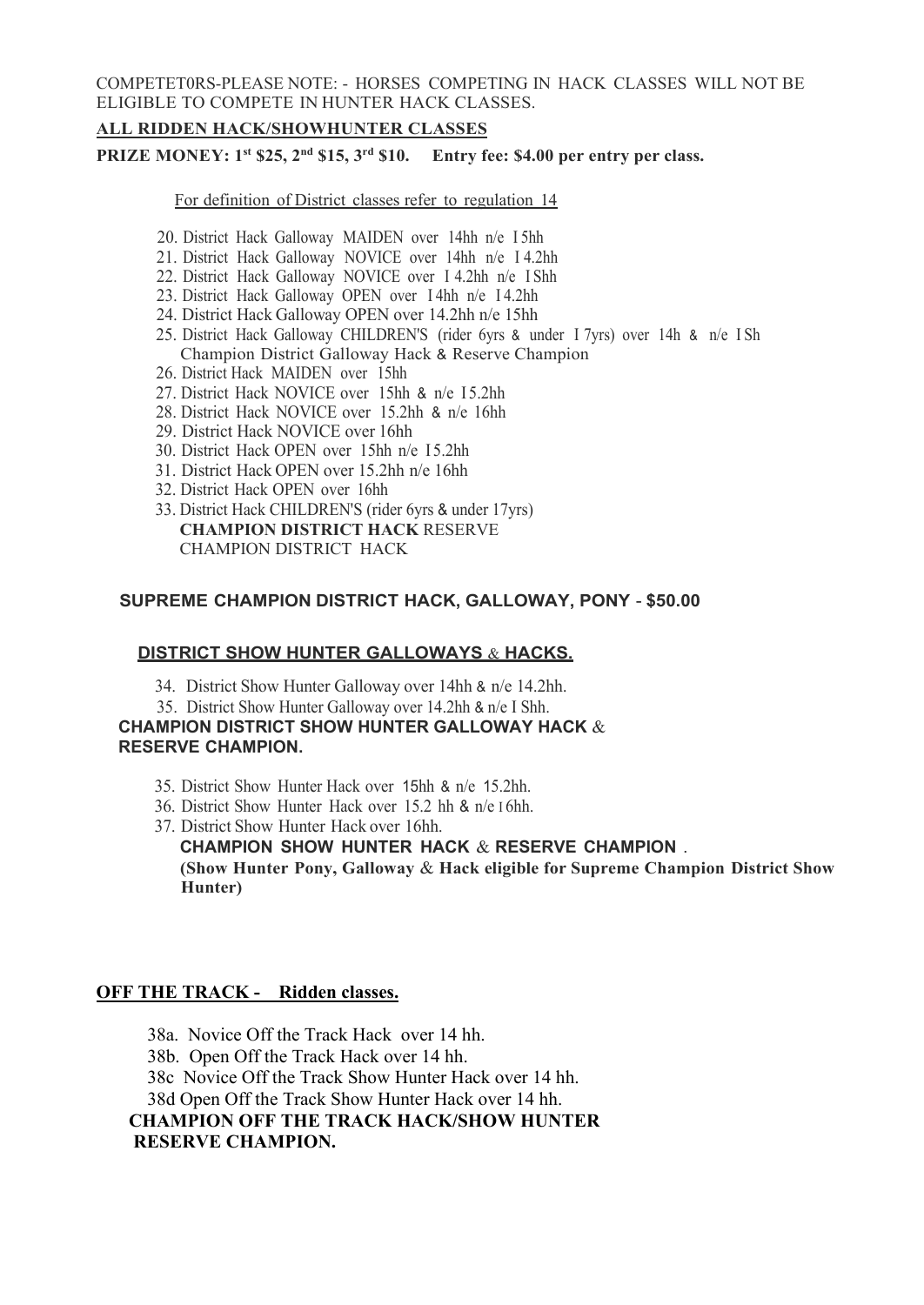#### **RING 2 WEDNESDAY 8.30AM START**

#### **Chief Steward:** - **S. Scadden**

#### **ALL HORSES ENTERED IN LED CLASSES MUST BE REGISTERED WITH THEIR RESPECTIVE BREED SOCIETY. WHERE REQUIRED OWNERS MUST BE FINANCIAL MEMBERS. PAPERS/COPIES TO BE PRODUCED ON REQUEST.**

Prize money- 1st \$25.00**,** 2nd \$15.00**,** 3rd \$10.00. Entry fee: - \$4.00 per entry

**Competitors please note: the change** in age of **Stallion/colts and Mares/fillies LED**

#### **PONIES-AUSTRALIAN PONY STUD BOOK SOC.**

(Only ponies registered with the above society eligible to compete in classes **38-49). AUSTRALIAN PONIES**

38. COLT registered with **APSBS,** under 4yr, I 4hh & under

39. STALLION **registered** with **APSBS** 4yrs & over, 14hh & under.

**Champion Pony Stallion/Colt, Reserve Champion Pony Stallion/Colt**

40. FILLY registered with **APSBS,** under 4yrs, I 4hh & under

41. **MARE** registered with **APSBS,** 4yrs and over, I 4hh & under

**Champion MARE/FILLY, Reserve Champion MARE/FILLY**

42. GELDING registered with **APSB,** 14hh & under

#### **WELSH PONIES**

41.COLT registered with **APSBS,** under 4 years 42. STALLION registered with **APSBS** 4 years & over **Champion STALLION/COLT-Reserve Champion STALLION/COLT** 43a FILLY registered with APSBS, under 4years. 43 b MARE registered with APSBS, 4 years & over. **Champion MARE/FILLY, Reserve Champion MARE/FILLY.** 41. GELDING registered with APSBS. **SHETLAND PONIES** 42. COLT registered with APSBS, under 4 years. 43. STALLION registered with APSBS, 4years & over. **Champion STALLION/COLT, Reserve Champion STALLION/COLT.** 44. FILLY registered with APSBS, under 4 years. 45. MARE registered with APSBS, 4 years & over. **Champion MARE/FILLY, Reserve Champion MARE/FILLY.** 46. GELDING registered with APSBS, any age.

#### **SUPREME CHAMPION AUST STUD PONY EXHIBIT**

#### **.AUSTRALIAN SADDLE PONY LED.**

47. a. STALLION 4Years & over, 13.2 hh & under. 50. b. STALLION4 Years & over, over 13.2hh n/e 14.2hh. **Champion STALLION, Reserve Champion.** 5I. MARE 4 years & over, I2.2hh & under. 52. MARE 4 years & over 12.2hh n/e 13.2hh. 53. MARE 4 years & over, over 13.2hh n/e 14.2hh. **Champion MARE, Reserve Champion.** 54. GELDING, 12.2. hh & under. 55. GELDING, over 12.2hh n/e l3.2hh. 56. GELDING, over 13.2hh n/e 14.2hh.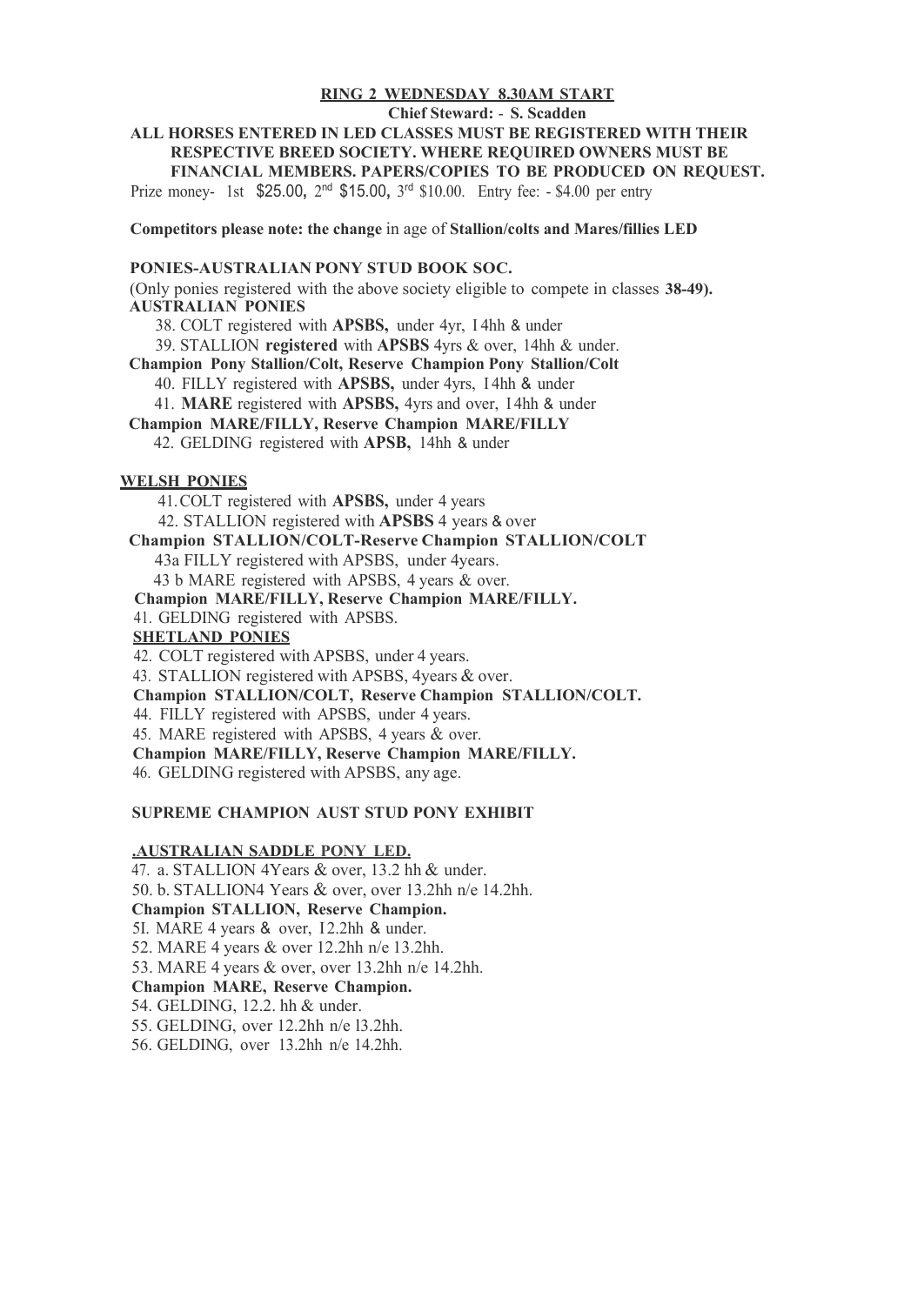**WEDNESDAY RING 2**

#### **RIDING PONIES LED.** 57. COLT under 4 years, l 4.2hh & under. 58. STALLION 4 years & over, l 4.2hh & under. **Champion STALLION/COLT, Reserve Champion.** 59. FILLY, under 4 years, 14.2hh & under. 60. MARE, over 4 years, 14.2hh & under. **Champion MARE/FILLY, Reserve Champion.** 61. GELDING, 13.2hh & under. 62. GELDING, over 13.2hh n/e 14.2hh. **MINITURE PONIES LED.** 63. COLT, under 4 years. 64. STALLION, 4 years & over. **Champion STALLION/COLT, Reserve Champion.** 65. FILLY, under 4 years. 66. MARE, over 4 years. **Champion MARE/FILLY, Reserve Champion.** 67. GELDING, any age. **MINITURE HORSE LED.** 68. COLT, under 4 years. 69. STALLION, 4yearrs & over. **Champion STALLION/COLT, Reserve Champion.** 70. FILLY, under 4 years. 71. MARE, 4 years & over.

**Champion MARE/FILLY, Reserve Champion.** 72. GELDING any age.

#### **WELSH PONIES {not registered with APSBS)**

COLT/STALLION - any age. 73. MARE/FILLY - any age. **Champion Welsh Pony, Reserve Champion.** 74. GELDING. Any age.

#### **PALOUSE PONIES.**

75. STALLION/COLT - any age.

76. MARE/FILLY -any age. **Champion PALOUSE pony, Reserve Champion.** 77. GELDING any age.

#### **ANY OTHER REGISTERED PONY BREED.**

78. STALLION/COLT- any age

79. MARE/FILLY-any age.

**Champion any other breed exhibit, Reserve Champion.**

#### **LED SHOW HUNTER PONY**

80 (a) Led Show Hunter Pony Mare n/e 12.2hh

(b) Led Show Hunter Pony Mare over 12.2hh & n/el4hh

(c) Show Hunter Pony Gelding n/e 14hh

**Champion Show Hunter Pony Led, Reserve Champion.**

(Eligible Supreme Led Show Hunter Exhibit of Show)

**UNREGISTERED CLASSES:** HORSES & PONIES TOGETHER (MUST NOT HOLD

#### REGISTRATION OR CLASSIFICATION PAPERS. **not eligible** FOR Supreme Award. 80. MARE/FILLY.

81. GELDING.

#### **KEITH BURNS MEMORIAL GRAND CHAMPION PONY OF THE SHOW. \$50.00** & **Sash.**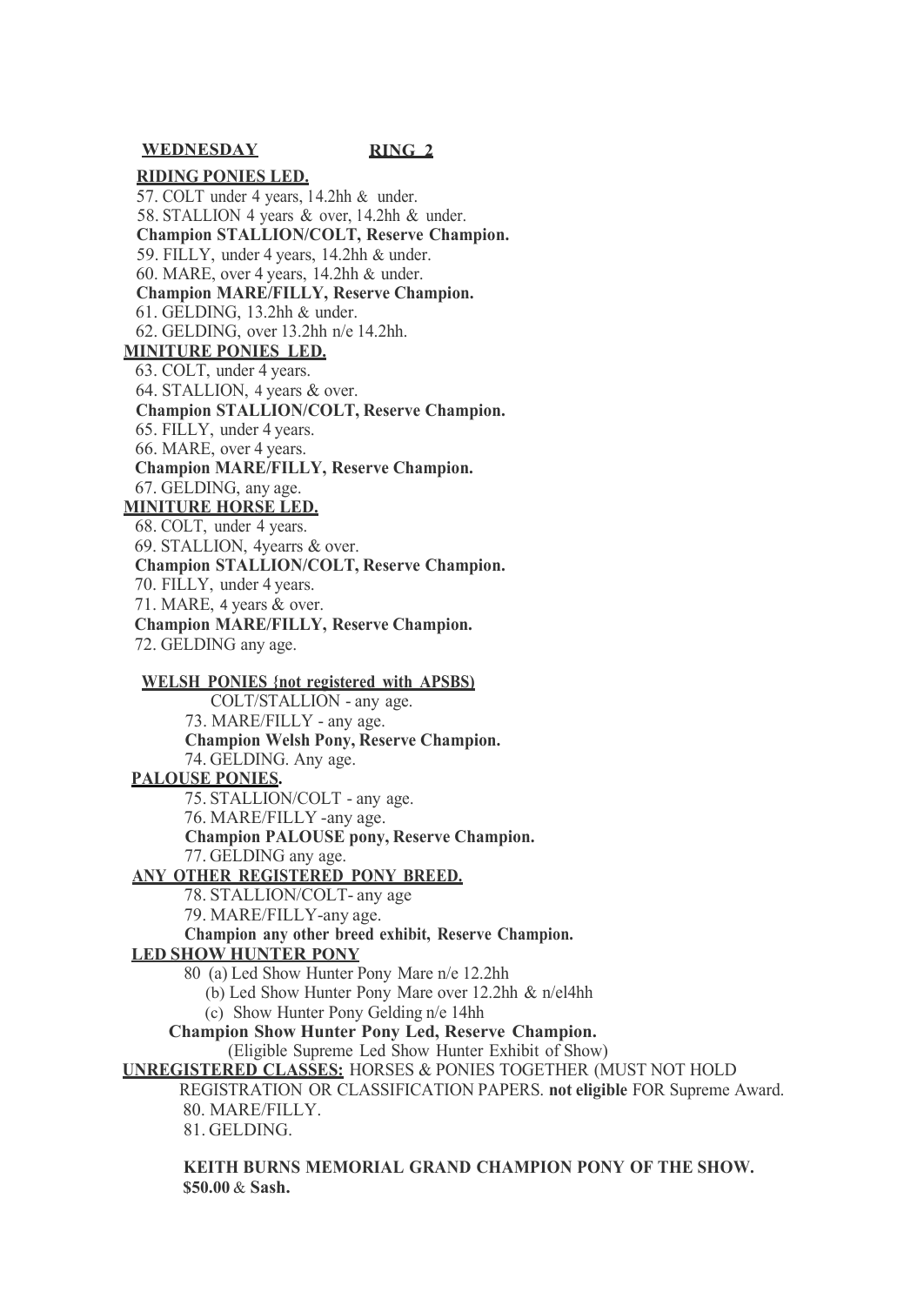### **WEDNESDAY RING 2**

**RIDDEN PONY EVENTS:** Prize Money: 1st \$25.00, 2nd \$15.00, 3rd \$10.00. Entry Fee: \$4.00 per entry.

#### **AUSTRALIAN SADDLE PONY** - **RIDDEN**

- 82. Ridden GLEDING, l .2hh & under.
- 83. Ridden GELDING, over 12.2 hh n/e 13.2hh.
- 85 Ridden GELDING, over 13.2hh n/e 14.2hh.
- 86. Ridden MARE, 12.2hh & under.
- 87. Ridden MARE, over 12.2hh n/e 13.2hh.
- 88. Ridden MARE, over 13.2hh n/e 14.2hh.
- 89. Ridden STALLION, n/e 14.2hh.

**Champion SADDLE PONY** ridden & **Reserve Champion.**

#### **RIDING PONIES- RIDDEN.**

- 90. Ridden GLEDING, 13.2hh & under.
- 91. Ridden GELDING, over 13.2hh n/e 14.2hh.
- 92. Ridden Mare, 13.2hh & under.
- 93. Ridden Mare, over 13.2hh & n/e 14.2hh.
- 94. Ridden Stallion, n/e 14.2.hh.

#### **Champion RIDING PONY** ridden, & **Reserve Champion.**

COMPETITORS PLEASE NOTE: PONIES THAT HAVE COMPETED IN PONY HACK CLASSES WJLL NOT BE ELIGIBLE TO **COMPETE** IN THE HUNTER PONY CLASSES.

**DISTRICT PONY HACK** (Riders of ponies 12.2hh & under must be 6yrs & under 17 yrs.)

- 95. District Pony Hack, MAIDEN, n/e 14hh.
- 96. District Pony Hack, NOVICE, 12.2hh & under.
- 97. District Pony Hack, NOVICE, over 12.2hh & n/e 14hh.
- 98. District Pony Hack, OPEN, 12.2hh & under.
- 99. District Pony Hack, OPEN, over 12.2hh n/e 14hh.

**Champion District Pony Hack** & **Reserve Champion.**

#### **DISTICT SHOW HUNTER PONY- RIDDEN.**

- 100. (a) District Show Hunter Pony-ridden, 12.2.hh & under.
- 100. (b) District Show Hunter Pony-ridden , over 12.2.hh & n/e 14hh.

**Champion District Show Hunter Pony-Ridden, Reserve Champion.**

**(Champion District Show Hunter Pony is eligible for Supreme Show Hunter Hack of Show.)**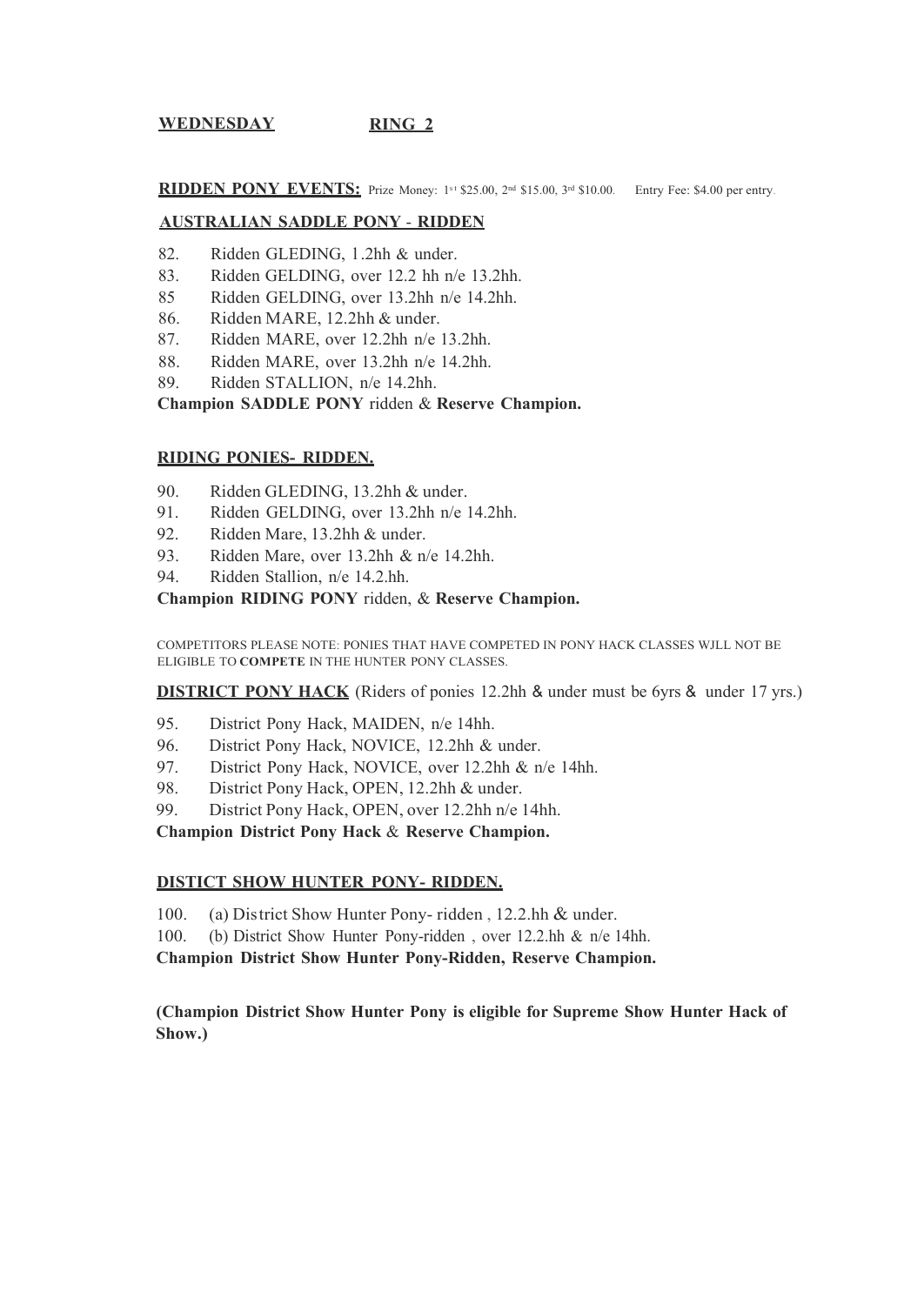#### **RING 1.** THURSDAY 8.30AM START.

Prize Money: 1st \$25.00, 2<sup>nd</sup> \$15.00, 3<sup>rd</sup> \$10.00. Entry Fee: \$4.00 per entry.

COMPETITORS PLEASE NOTE: HORSES COMPETING IN GALLOWAY HACK & HACK CLASSES WILL NOT BE ELIGIBLE TO COMPETE IN HUNTER HACK CLASSES.

#### **GALLOWAY HACK CLASSES,**

I 00. OPEN Galloway Hack NOVlCE, over 14hh n/e l Shh.

101. OPEN Galloway Hack, over 14hh & n/e 14.2hh

102. OPEN Galloway Hack over 14.2hh n/e 15hh.

103. OPEN Galloway Hack for Mares over 14hh n/e 15hh.

104. OPEN Galloway Hack for Geldings over I 4hh n/e l 5hh.

#### **Champion GALLOWAY HACK, Reserve Champion.**

l 05. Pleasure Galloway Hack, (to be ridden in a snaffle)

#### **HACK CLASSES,**

I 06. OPEN Hack NOVICE, over l 5hh. l 07. OPEN Hack, over I Shh n/e 15.2hh. I08. OPEN Hack, over 15.2 n/e 16hh. 109. OPEN Hack over 16hh. 110. OPEN Hack for MARES over 15hh. 111. OPEN Hack for GELDINGS over I Shh.

#### **Champion HACK, Reserve Champion.**

112. Pleasure Hack over 1Shh. (to be ridden in a snaffle.)

#### **SUPREME CHAMPION HACK OF THE SHOW** - **\$150.00** & **SASH. (ONLY CHAMPION Pony Hack, Galloway, and Hack are eligible)**

### **SHOW HUNTER CLASSES.**

Prize Money: 1st \$25.00,  $2^{nd}$  \$15.00,  $3^{rd}$  \$10.00. Entry Fee \$4.00 per entry. **GALLOWAY Ridden**

113. Show Hunter Galloway NOVICE, over 14 hh n/e 14.2hh.

114. Show Hunter Galloway NOVICE, over 14.2hh n/e 15hh.

115. Show Hunter Galloway, OPEN, over 14hh n/e 14.2hh.

1 l6. Show Hunter Galloway, OPEN over l 4.2hh n/e l 5hh.

117. Show Hunter Galloway, CHILDS, over 14hh n/e 15hh.

**Champion Ridden Show Hunter Galloway, Reserve Champion**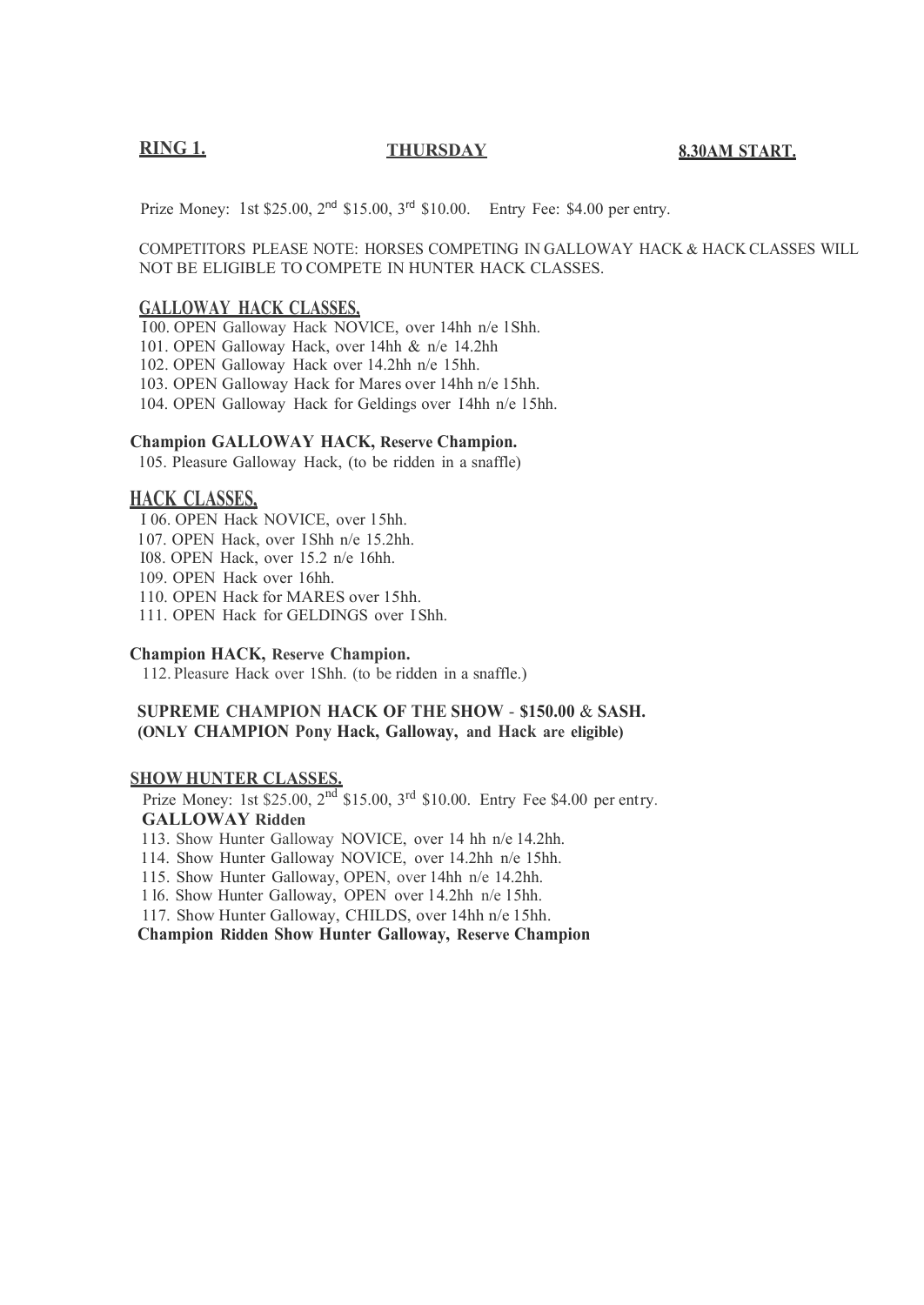#### **THURSDAY RING 1 Continued.**

#### **SHOW HUNTER HORSE- Ridden.**

118a Show Hunter HORSE, NOVICE, over 15hh n/e 16hh. 118. Show Hunter HORSE, NOVICE, over 16hh. 119. Show Hunter HORSE, OPEN, over 15hh n/e 15.2hh. 120. Show Hunter HORSE, OPEN, over 15.2hh n/e 16hh. 121. Show Hunter HORSE, OPEN, over 16hh. 122. Show Hunter HORSE, LADIES, over 15hh. **Champion Ridden Show Hunter Hack, Reserve Champion.**

**SUPREME CHAMPION RIDDEN SHOW HUNTER** -- **\$150.00** & **SASH. (Champion Show Hunter Hack, Galloway** & **Pony eligible)**

**COSTUME CLASSES First event to be judged after Grand Parade.**

Prize Money: 1<sup>st</sup> \$25.00 2<sup>nd</sup> \$15.00, 3<sup>rd</sup> \$10.00. Entry Fee \$4.00 per entry.

123. Costume ADULT. 124. Costume CHILDREN under 17 years Note: any riders under 6 years must be on a lead line. For Safety reasons riders in costume may be led

#### **ADULT RIDER CLASSES.**

Prize Money: lst \$25.00, 2nd \$15.00, 3rd \$10.00.

Entry Fee \$4.00 per entry.

125. GENTLEMAN RIDER 17 yrs. & under 21 yrs. 126. GENTLEMAN RIDER over 21 years. **Champion Gentleman Rider, Reserve Champion.** 127. LADY RIDER, l 7yrs & under 21 years. 128. LADY RIDER, over 21 years **Champion Lady Rider, Reserve Champion.**

**SUPREME ADULT RIDER OF THE SHOW. \$30.00** & **SASH.**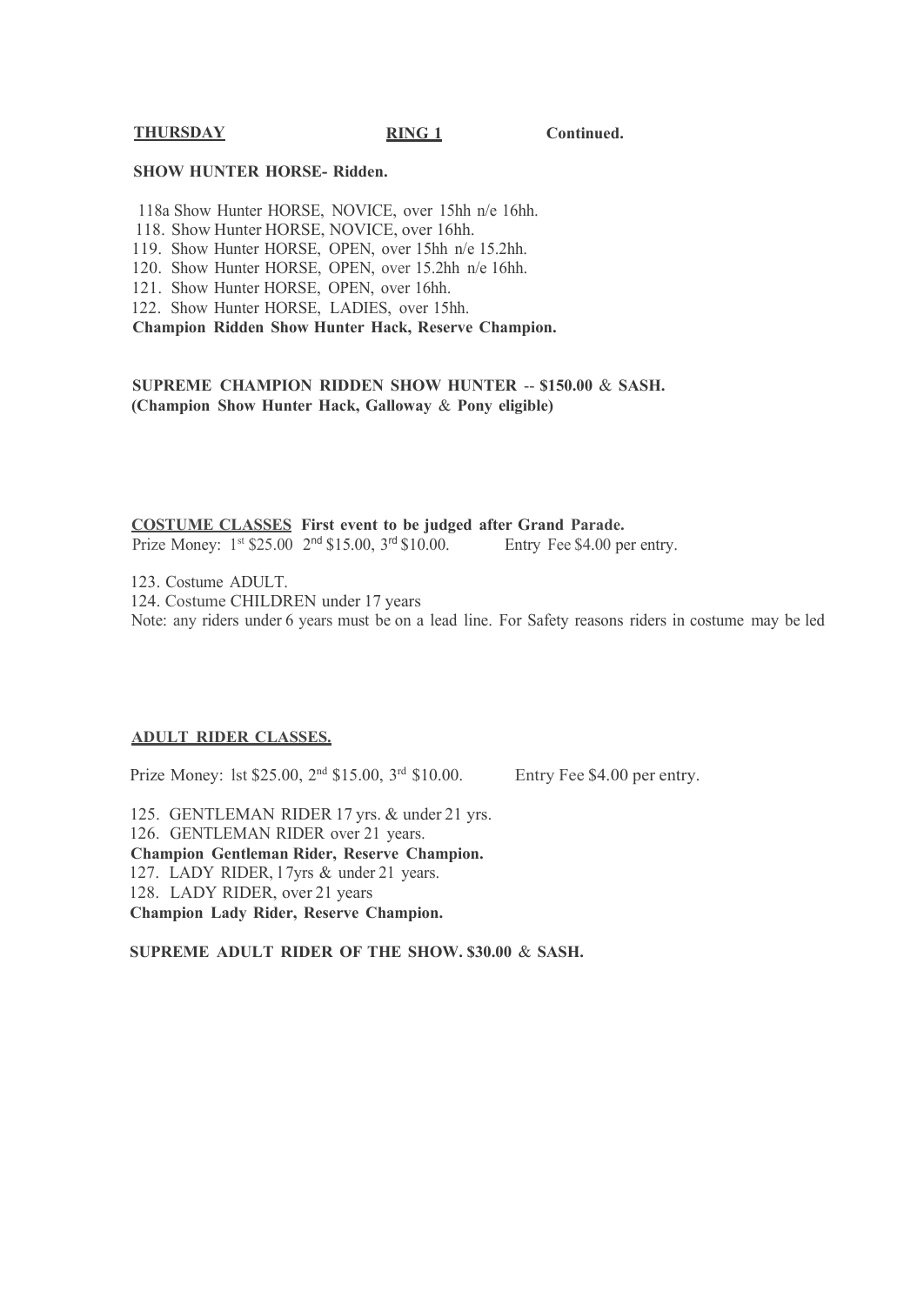## **RING 2 THURSDAY 8.30AM START**

Prize Money:  $1^{st}$  \$25.00,  $2^{nd}$  \$15.0 0,3<sup>rd</sup> \$10.00. Entry Fee \$4.00 per entry.

#### **COMPETITORS PLEASE NOTE: PONIES THAT HAVE COMPETED JN PONY**

#### **HACK CLASSES ARE NOT ELIGIBLE TO COMPETE IN PONY HUNTER HACK CLASSES. OPEN PONY HACK:**

129. Pony Hack NOVICE, 12.2.hh. & under. Rider must be 6yrs, & under 17 yrs.

130. Pony Hack NOVICE, l 2.2hh n/e l 4hh.

13I. Pony Hack OPEN, l2hh & under.

132. Pony Hack OPEN, over 12hh n/e 13hh.

133. Pony Hack OPEN, over l3hh n/e 14hh.

134. Pony Hack for MARES, n/e 14hh.

135. Pony Hack for GELDINGS n/e 14hh.

#### **Champion Pony Back, Reserve Champion**

136. Pair of Pony Hacks n/e I 4hh.

137. Pony Hack Pleasure. (to be ridden in a snaffle)

139 Primary School Turnout. (to include Pony, Saddle, Bridle, School Bags Etc.) **SHOW HUNTER PONY CLASSES**

Prize Money 1st \$25.00 2nd \$15.00  $3<sup>rd</sup>$  \$ 10.00. Entry Fee: \$4.00 per entry.

140. Show Hunter Pony NOVICE Ridden, 12.2hh & under.

141. Show Hunter Pony NOVICE Ridden, 12.2hh n/e 14hh.

142. Show Hunter Pony OPEN 12.2hh & under.

143. Show Hunter Pony OPEN over 12.2hh n/e 14hh.

144. Show Hunter Pony CHILDS. n/e 14hh.

**Champion Show Hunter Pony, Reserve Champion .**

1 45. Show Hunter Pony, Lead Rein, (n/e 2hh) Juvenile Rider 3yrs & under 6 years.

146. Show Hunter Pony, Lead Rein (n/e 2hh) Juvenil e Rider 6yrs & und er 8 year•.

**Champion Show Hunter Lead Rein Pony, Reserve Champion.**

#### **JUNIOR RIDERS:**

Prize Money: 1<sup>st</sup> \$15.00, 2<sup>nd</sup> \$10.00, 3<sup>rd</sup> \$5.00. Entry Fee \$2.50 per entry.

147. Lead Line Girl Rider Under 6 years.

148. Girl Rider 6yrs & under 8 yrs.

149. Girl Rider 8 yrs & under IO yrs.

150. Girl Rider I0yrs & under 12 yrs.

#### **Champion Junior Girl Rider, Reserve Champion.**

151. Lead Line Boy Rider Under 6 yrs.

152. Boy Rider 6yrs & under 8yrs.

153. Boy Rider 8yrs & under IO yrs.

154. Boy Rider I 0yrs & under 12 yrs.

**Champion Junior Boy Rider, Reserve Champion.**

#### **JUNIOR CHAMPION CHILD RIDERS ELIGIBLE FOR SUPREME CHILD RIDER. SENIOR BOY** & **GIRL RIDERS.**

Prize Money: 1st \$15.00,  $2^{nd}$  \$10.00,  $3^{rd}$  \$5.00. Entry Fee: \$2.50 per entry.

155. Girl Rider l 2yrs & under 14yrs.

156. Girl Rider l 4yrs & under l 7yrs.

#### **Champion Senior Girl Rider, Reserve Champion.**

157. Boy Rider 12yrs & under 14 yrs.

158. Boy Rider l 4yrs & under 17 yrs.

**Champion Senior Boy Rider, Reserve Champion.;**

**SUPREME CHILD RIDER OF THE SHOW. \$30.00 Sponsored by M.SEE.**

159. Quietest Childs Pony competing at the show. Any Rider 6 years & under 12 years.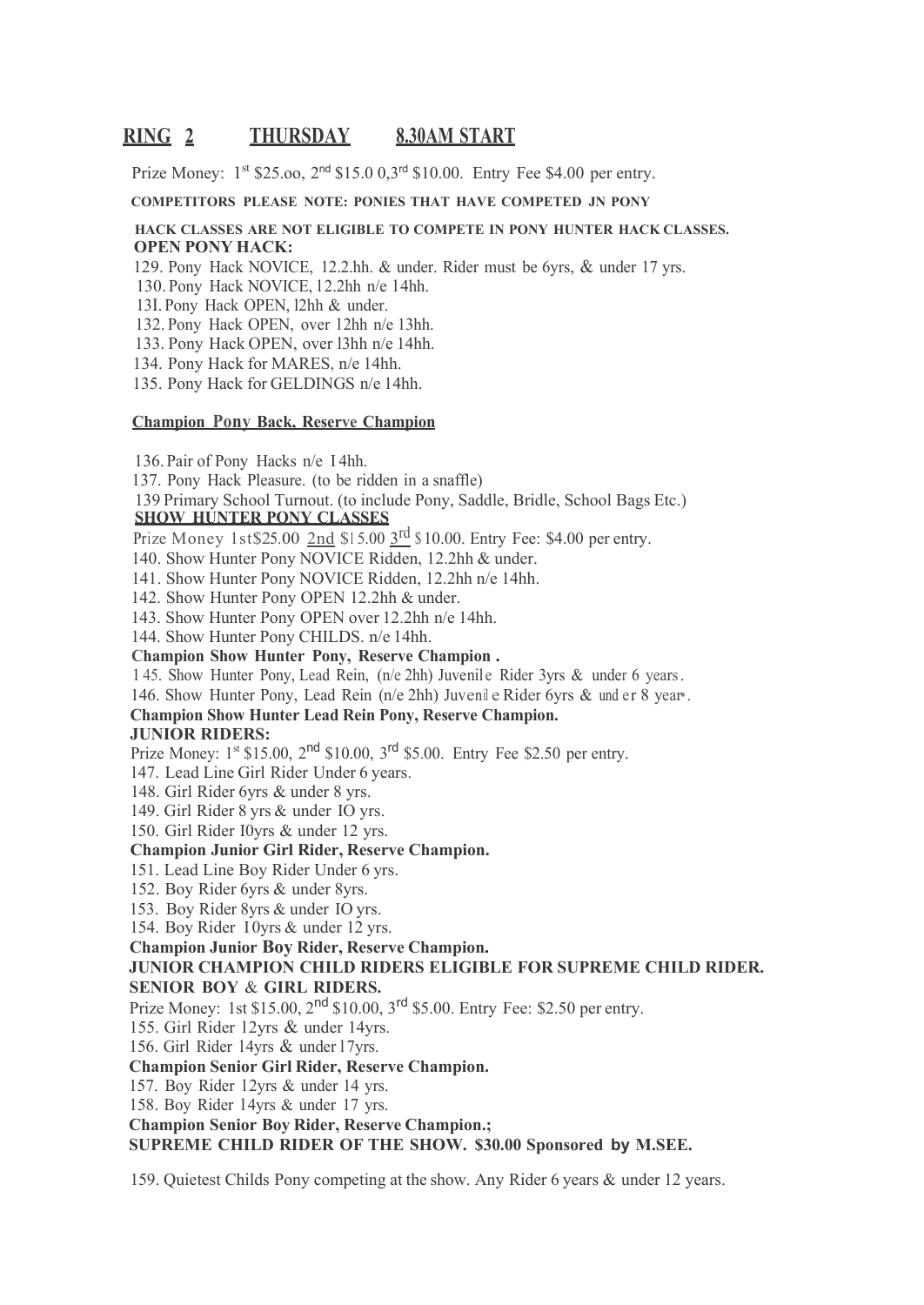### **THURSDAY RING2 Continued.**

#### **PONY CLUB EVENTS**

All riders must be financial members of a pony club, riders must ride in pony club uniform and ridersmust ride same horse for all events.

Prize Money: 1<sup>st</sup> \$15.00, 2nd \$10.00, 3<sup>rd</sup> \$5.00. Entry Fee \$2.50per entry.

160. Pony Club Turnout boy or girl 6yrs & under 12 yrs.

161. Pony Club Turnout boy or girl 12yrs & under 17yrs.

162. Pony Club Turnout boy or girl 1 7yrs & over.

163. Pair ofRiders-6yrs & over.

164. Consolation Event. (No entry fee, ribbons only, event to be decided by the Steward.)

\*\*\*\*\*\*\*\*\*\*\*\*\*\*\*\*\*\*\*\*\*\*\*\*\*\*\*\*\*\*\*\*\*\*\*\*\*\*\*\*\*\*\*\*\*\*\*\*\*\*\*\*\*\*\*\*\*\*\*\*\*\*\*\*\*\*\*\*\*\*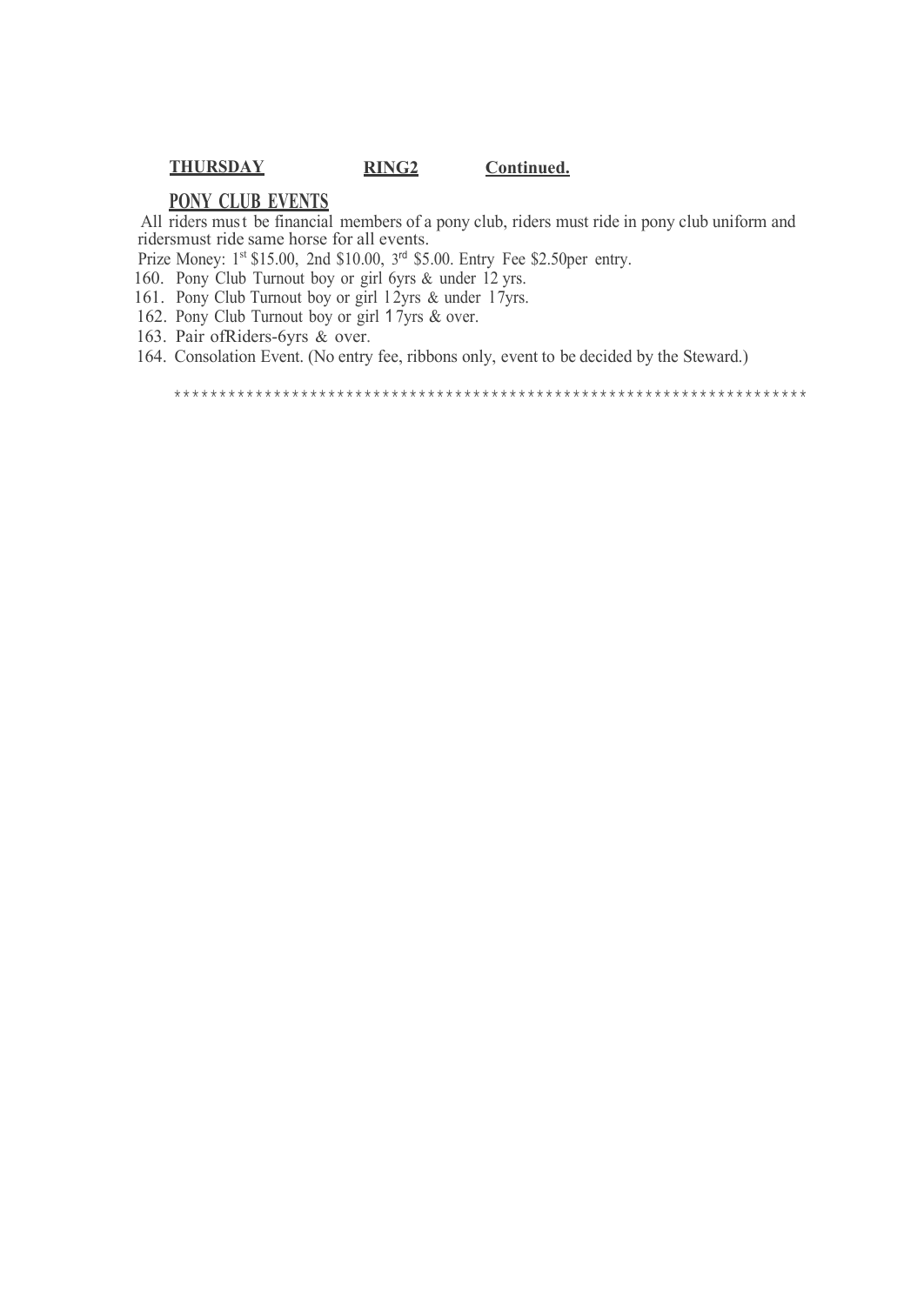#### **Please return completed Indemnity** & **Declaration form on arrival to gate attendant or main office. Bundaberg Agricultural Pastoral** & **Industrial Society Inc.**

**ABN. 21 134 402 026**

#### **Indemnity to be signed by any competitor/exhibitor**

# I .....................................................................................

(Print name)

Of

(Print address)

| Postcode |  |
|----------|--|
|----------|--|

Telephone

Facsimile .....................................

#### **ABN**

#### **HEREBY AGREE TO:**

- A. Indemnify Bundaberg Agricultural Pastoral & Industrial Society Inc. against any liability whatsoever for any injury, loss or damage sustained by me my horse or my equipment at this Show.
- B. Compete and exhibit at the Bundaberg Show at my own risk entirely.
- C. Forfeit any right to any claim demand or action against Bundaberg Agricultural Pastoral & Industrial Society Inc. or related bodies arising out of the conduct of this Show.
- D. Declare my horse and equipment are in sound condition.
- E. Consent to receiving any medical treatment including ambulance transportation the event organizers think desirable a required during the Show. I have read the contents and fully understand all details on this form. I am I 8 years of age or over.

#### **DATED AT Bundaberg. THIS....................... Day of ...................................................2022**

Competitor/Exhibitor Witness

As a parent of the Competitor/Exhibitor who is under the age of 1 8 years, I agree to the above for myself and on behalf of my child. I indemnify and will keep indemnified all people and corporations associated with the conduct of the terms referred to.

**Dated at Bundaberg. This** ................................ **Day of................................................2022**

Parent/Guardian Witness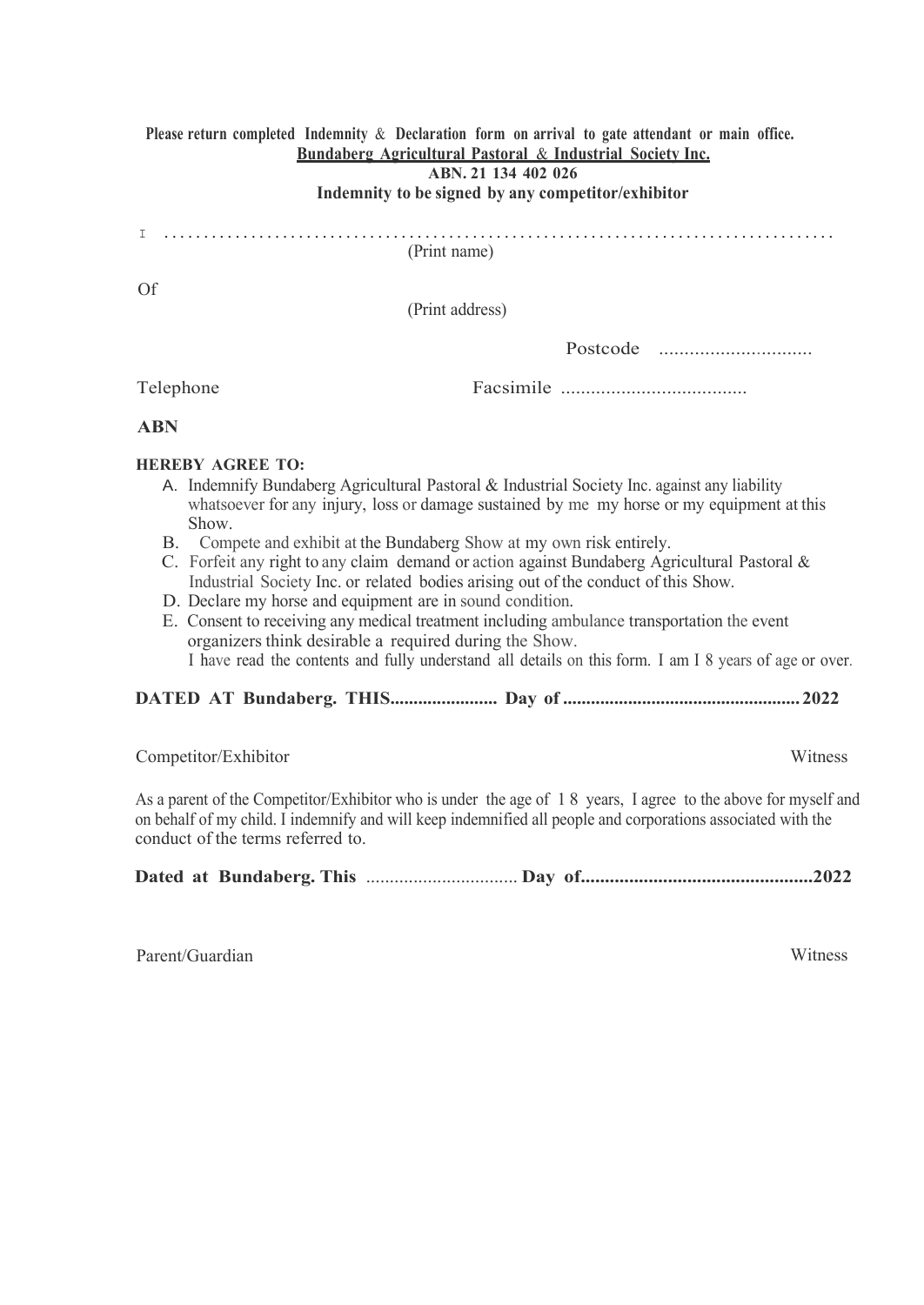

## Biosecurity Animal Health Declaration/Movement Record

S

|                      | Name of Event/Activity:                                            |            |                                                                                           | Date: ___________          |                                                               |
|----------------------|--------------------------------------------------------------------|------------|-------------------------------------------------------------------------------------------|----------------------------|---------------------------------------------------------------|
|                      | <b>OWNER OR PERSON IN CHARGE OF ANIMALS</b>                        |            |                                                                                           |                            |                                                               |
| <b>FULL NAME:</b>    |                                                                    |            |                                                                                           |                            |                                                               |
| <b>HOME ADDRESS:</b> |                                                                    |            |                                                                                           |                            |                                                               |
| POSTAL ADDRESS:      |                                                                    |            |                                                                                           |                            |                                                               |
| EMAIL:               |                                                                    |            |                                                                                           |                            |                                                               |
| PHONE:               |                                                                    |            | MOBILE:                                                                                   |                            |                                                               |
|                      | <b>PROPERTY OF ORIGIN OF ANIMALS</b>                               |            |                                                                                           |                            |                                                               |
| <b>FULL ADDRESS:</b> | (if different to above)                                            |            |                                                                                           |                            |                                                               |
| PIC NUMBER:          | (Property Identification Code)                                     |            |                                                                                           |                            |                                                               |
| Event PIC NUMBER:    | (Property Identification Code)                                     |            |                                                                                           |                            |                                                               |
|                      | Destination PIC NUMBER:                                            |            |                                                                                           |                            |                                                               |
| nominated above      | (Property Identification Code)<br>If not returning to originalPIC  |            |                                                                                           |                            |                                                               |
|                      |                                                                    |            | DETAILS OF ALL ANIMALS BEING BROUGHT ONTO THE GROUNDS (USE ADDITIONAL SHEETS AS REQUIRED) |                            |                                                               |
| <b>CLASS</b><br>NO.  | <b>REGISTERED NAME/DESCRIPTION</b><br>(i.e. 4 island red, poultry) | <b>SEX</b> | <b>MICROCHIP/BRAND/NLIS</b>                                                               | <b>ENTRY</b><br><b>FFF</b> | <b>FREE of notifiable diseases</b><br>in cluding JD<br>Yes/No |
|                      |                                                                    |            |                                                                                           |                            |                                                               |
|                      |                                                                    |            |                                                                                           |                            |                                                               |
|                      |                                                                    |            |                                                                                           |                            |                                                               |
|                      |                                                                    |            |                                                                                           |                            |                                                               |
|                      | <b>ENTRY FEES MUST ACCOMPANY THIS FORM.</b>                        |            | <b>ENCLOSED TOTAL: S</b>                                                                  |                            |                                                               |
|                      | Are animals being contained overnight at this event?               |            | YES                                                                                       | NO.                        |                                                               |

#### Dedaration by owner or person in charge of animal/s attending:

declare that the animal/s named above has/have been in good health, eating normally and not shown signs of illness during the last 3 days leading up to this event. I give my authorisation for the Event Organising Committee/Manager to call for veterinary inspection of the animal/s named above and in my care should they be showing signs of illness at any time during the course of the event. I agree to pay any veterinary fees incurred for the above mentioned animals as a result of this veterinary examination.

#### I AGREE TO ENSURE THAT PRIOR TO ARRIVAL:

1. All animals will be shampooed and or cleaned, rinsed and allowed to dry, and their hooves/legs/feet will have been picked clean of all solid material and washed with shampoo.

2. All vehicles and equipment accompanying the animals will be cleaned to remove all solid material that could contain disease agents, and then disinfected.

#### **I FURTHER DECI ARE THAT:**

3. The information contained in this Biosecurity Declaration and Movement Record is true and correct to the best of my knowledge. 4. I agree to abide by all conditions that may be imposed at any time by the Event Organising Committee/Manager. I also agree to abide by and accept the regulations as printed in the schedule and make these entries subject to such regulations and rules of the committee.

5. I acknowledge that in failure to comply, I may be directed to leave and my nominations will be forfeited.

6. I acknowledge that decontamination and disinfection procedures may be required of me if instructed by the Event Organising Committee/Manager.

7. All animals described above are free of cattle ticks before entering the event.

8. I acknowledge that the animals above are from a JOHNE'S DISEASE FREE herd/flock.

9. I acknowledge the above mentioned animals to the best of my knowledge are free from any other notifiable diseases. If unsure what notifiable diseases affect your breed of animal/s, please look at the list provided by DAF https://www.daf.qld.gov.au/animalindustries/animal-health-and-diseases/notifiable

10. I acknowledge that there is a possibility that animals might become infected with disease agents as a result of any movements and if necessary animals and premises will be place on a restricted list in accordance with any Legislation covering such occurrences including policies and procedures in effect at that time. I agree and acknowledge that the Manager/Event Organising Committee, it's State or National Affiliated bodies and their members are not in any way liable for any cost, expense, loss, damage, claim, action, proceeding or other liability incurred by or made against me as a result of any movement of animals to the Event/Farm.

#### PLEASE COMPLETE THE CATTLE TICK RISK MINIMISATION REQUIRMENTS

NOTE only complete if you have 'primary or secondary' host animals

#### Primary host species of ticks: cattle, deer and buffalo

Secondary host species of ticks: camelids, donkeys, goats, horses, mules and sheep

Do you have primary or secondary host animals? Please circle YES or NO, if no please sign and date form

|                |                                                                                                                                                                            | From Cattle Tick Free Area of Queensland or from interstate                                                                                                                                                                                                                                                                             |  |  |  |
|----------------|----------------------------------------------------------------------------------------------------------------------------------------------------------------------------|-----------------------------------------------------------------------------------------------------------------------------------------------------------------------------------------------------------------------------------------------------------------------------------------------------------------------------------------|--|--|--|
|                |                                                                                                                                                                            | From Cattle Tick Infested Area of Queensland or from Infested Land and the Animal/s has been manually inspected and is<br>tick free                                                                                                                                                                                                     |  |  |  |
|                |                                                                                                                                                                            | No cattle, deer, bison and buffalo on the property of origin, or                                                                                                                                                                                                                                                                        |  |  |  |
| Animal/s       |                                                                                                                                                                            | Cattle, deer, bison and buffalo on the property of origin but show entrant/s isolated from other animals.                                                                                                                                                                                                                               |  |  |  |
| are<br>(Select | From Cattle Tick Infested Area of Queensland or from Infested Land and the Animal/s has been manually inspected and is<br>tick free and have received a Chemical treatment |                                                                                                                                                                                                                                                                                                                                         |  |  |  |
| One)           |                                                                                                                                                                            | Method of Treatment:<br>Treatment:<br>Date:<br>(Chemical used)<br>(Spray)                                                                                                                                                                                                                                                               |  |  |  |
|                |                                                                                                                                                                            | From Cattle Tick Infested Area of Queensland or from Infested Land and the Animal/s is stable and groomed and must:<br>Be led and tractable<br>Be manageable<br>Have been groomed regularly (daily) for a period of 35 days<br>٠<br>At all times, be kept a minimum of 10 metres from the nearest cattle, deer, bison and buffalo.<br>٠ |  |  |  |
| ignature       |                                                                                                                                                                            | Date                                                                                                                                                                                                                                                                                                                                    |  |  |  |
|                |                                                                                                                                                                            |                                                                                                                                                                                                                                                                                                                                         |  |  |  |

NOTE: It is recommended to keep a copy of this form by the owner or person in charge of animal/s and event committee for a minimum of 5 years. This form covers all other animals besides horses. These indude cattle/sheep/goats/camelids/alpaca/pigs/poultry.